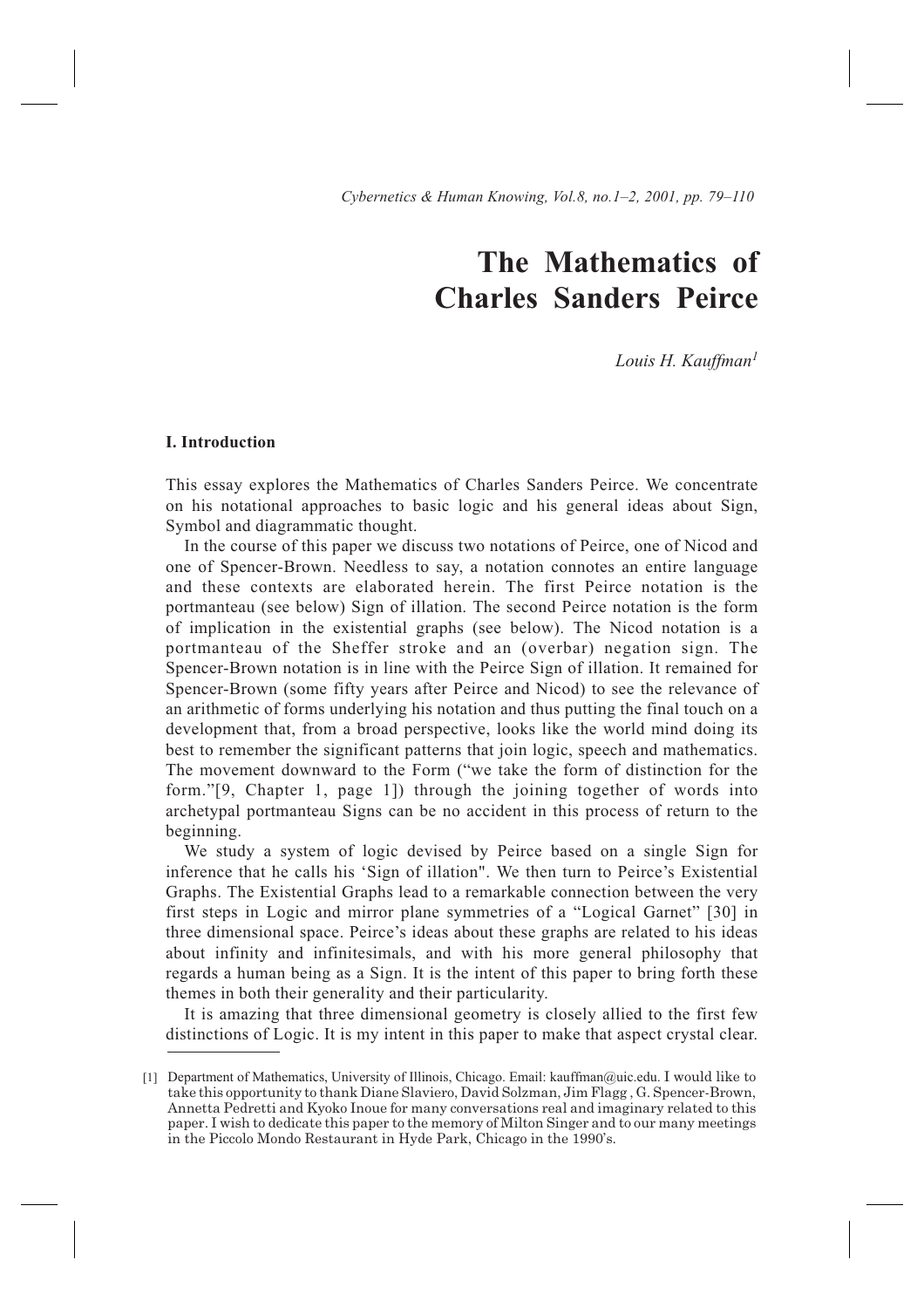We also clarify the relationships of Peirce's Mathematics in other ways that are described below. These clarifications are the specific content of the paper. Their purpose is to shed light on the beautiful philosophical generality of Peirce's work, and to encourage the reader to look at this in his or her own context and in the contexts of semiotics and second order cybernetics.

We begin with a detective story about the design of a Sign for inference that Peirce calls the "Sign of illation." Peirce designed this Sign as a "portmanteau", a combination of two Signs with two meanings! The plot thickens as we find that the very same design idea was independently taken up by two other authors (Nicod and Spencer-Brown). This is treated in Section 2 of this paper. The Sign of illation is a convenient Sign for inference. A very similar combination Sign was independently devised by Nicod, using the Sheffer stroke and overbar negation. I illustrate these notations and how they are related. The way that both Peirce and Nicod arrive at a portmanteau symbol is part of a movement that goes beyond either of them to unify logic and logical notation into a simpler structure.

The double meaning of the portmanteau is a precursor to the interlock of syntax and semantics that led to Gödel's work on the incompleteness of formal systems. See Section 11 for a discussion of this theme.

Peirce also had another approach to basic logic. This is his theory of Existential Graphs. Peirce's Existential Graphs are an economical way to write first order logic in diagrams on a plane, by using a combination of alphabetical symbols and circles and ovals. Existential graphs grow from these beginnings and become a well-formed two dimensional algebra. I make the following observation: *There is a natural combinatorial "arithmetic" of circles and ovals that underlies the Peircian Existential Graphs.* The arithmetic of circles is a formal system that is interpreted in terms of itself. It is a calculus about the properties of the distinction made by any circle or oval in the plane, and by abduction it is about the properties of any distinction. This circle arithmetic in relation to existential graphs is discussed in Section 6 where we show that it is isomorphic with the Calculus of Indications of G. Spencer-Brown. Spencer-Brown's work can be seen as part of a continuous progression that began with Peirce's Existential Graphs. In essence what Spencer-Brown adds to the existential graphs is the use of the unmarked state. That is, he allows the use of empty space in place of a complex of Signs. This makes a profound difference and reveals a beautiful and simple calculus of indications underlying the existential graphs. Indeed Spencer-Brown's true contribution is that he added Nothing to the Peirce theory!

In Section 7 we discuss how the "Logical Garnet" of Shea Zellweger fits into this picture. Zellweger discovered that the sixteen binary connectives studied by Peirce fit naturally on the vertices of a rhombic dodecahedron (plus a new central vertex) in such a way that symmetries of these connectives correspond to mirror symmetries of this polyhedron in three dimensional space. The Logical Garnet fits perfectly into the context of the existential graphs.

In Section 8 we discuss Peirce's ideas about continuity and infinitesimals, and relate this to extensions of existential graphs to infinite graphs. In Section 9 we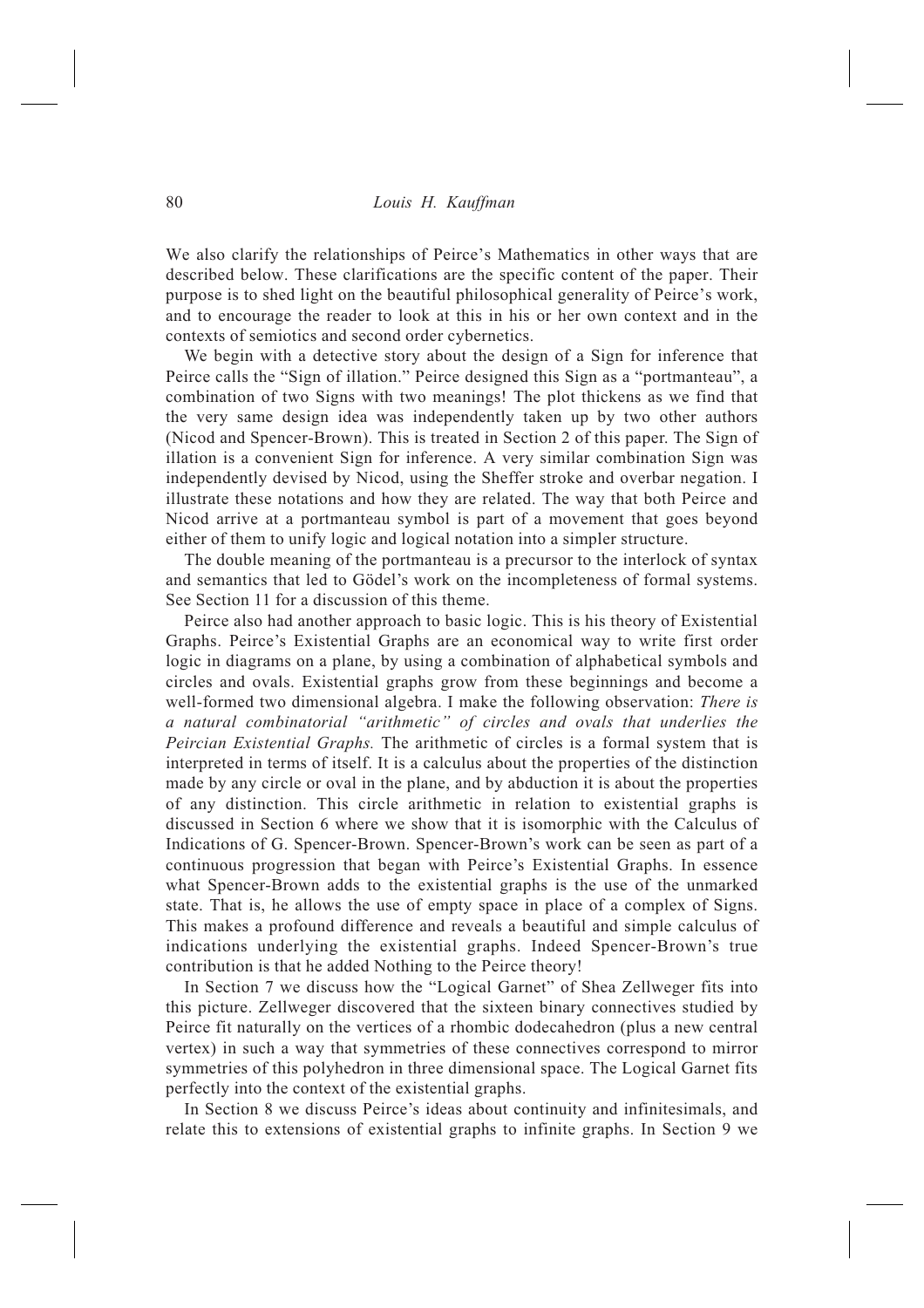quote a famous passage in Peirce about a "Sign of itself" and discuss this passage in terms of topology and self-reference. This passage and the remarks on infinitesimals show how Peirce's thought reaches far beyond the specific formalisms that he produced, and that his intuition was right on target with respect to much of the subsequent (and future!) development of mathematics and logic. Section 10 continues the discussion of Section 9 in the context of second order cybernetics. Section 11 is an epilogue and a reflection on the theme of the portmanteau word.

## **II. The Sign of Illation**

Peirce wrote a remarkable essay [1] on the Boolean mathematics of a Sign that combines the properties of addition and negation. It is a portmanteau Sign in the sense of Lewis Carroll (See below and Section III). We do not have the capabilities to typeset the Peirce Sign of illation, but see right for a rendition of it.

Instead, I shall use the following version in this text: [a]b. When you see [a]b in the text you are to imagine that a horizontal bar has been placed over the top of the letter "a", and a vertical bar, crossed with a horizontal bar (very like a plus sign) has been placed just to the right of the "a" in such a way that the vertical bar and the horizontal overbar share a corner. In this way [a]b forms the Peirce Sign of illation, and we see that this Sign has been created by fusing a horizontal bar with a plus sign. The horizontal bar can be interpreted as negating the Sign beneath it.

Peirce went on to write an essay on the formal properties of his *Sign of illation* and how it could be used in symbolic logic. Here is the dictionary definition of the word illation. Note that we have taken the "Sign of Illation" as the title of this section of the paper.

**il . la`tion.** [L. *illation,* fr. *illatus*, used as past participle of *inferre*, to carry or bring in] Inference from premises of reasons; hence that which is inferred or deduced. [2]



The Sign of illation enables a number of notational conveniences, not the least of which is that the implication "A implies B" usually written as " $A \rightarrow B$ " is expressed as "[A]B " using the Sign of illation.

The Sign of illation is a *portmanteau Sign* in the sense of Lewis Caroll [3], [4] who created that concept in his poem "Jabberwocky" where one encounters a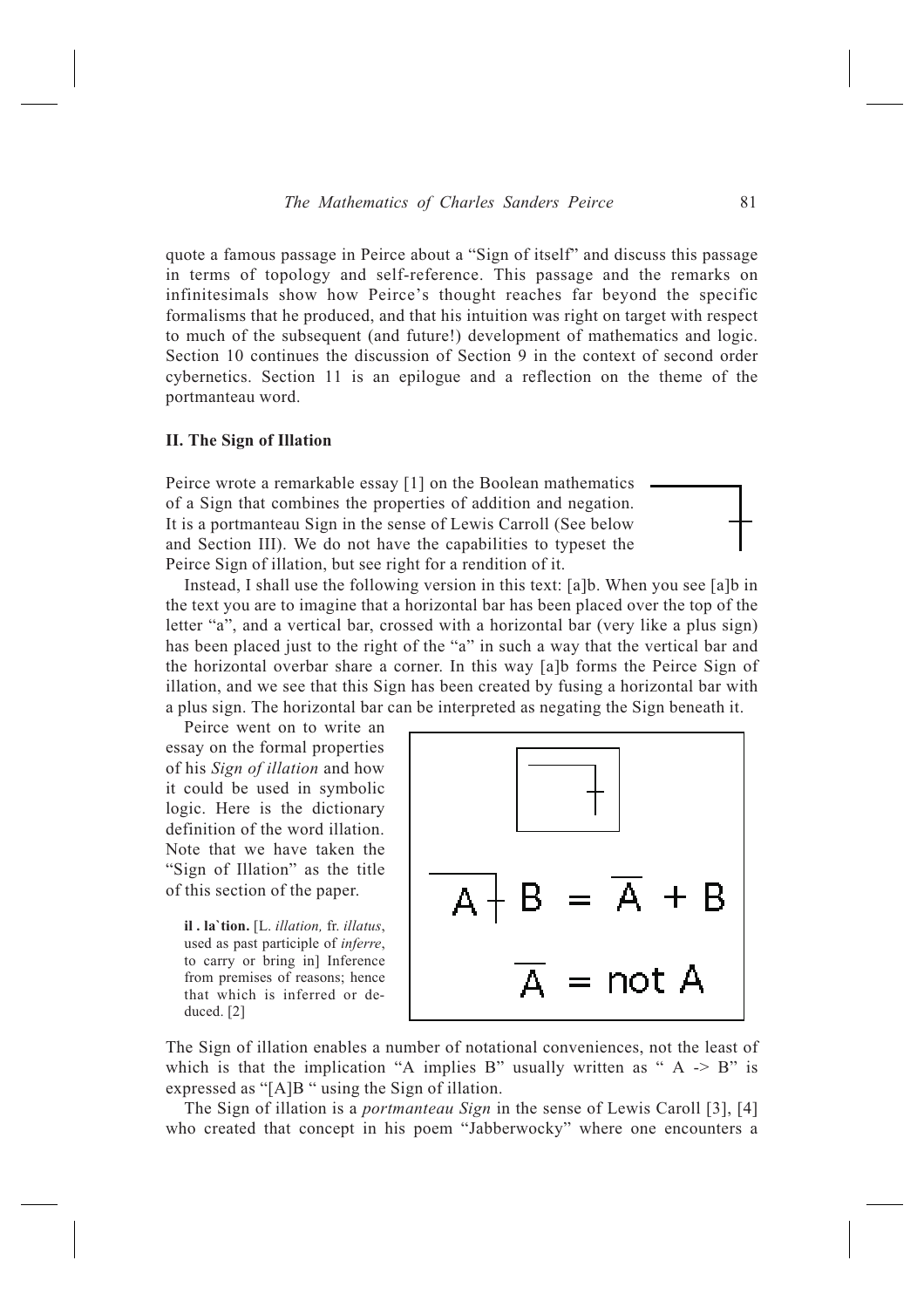bestiary of words like "slithy" – a combination of lithe and slimy. A portmanteau is literally a coat and hat rack (also a suitcase), an object designed to hold a multiplicity of objects. Just so, a portmanteau word is a holder of two or more words, each justly truncated to fit with the truncate of the other. A modern version to contemplate is the word "smog" a combination of "smoke" and "fog".

It is this fitting together of the two words that is so characteristic of the portmanteau. It recalls the amazing doublings of nature that would use a mouth for eating and speaking, a throat for breathing and drinking, and the amazing multiple use of the DNA at biology's core. In Peirce's case of his portmanteau Sign of illation there is no truncation, but rather a perfect fit at the corner of the horizontal overbar as sign of negation, and the vertical plus sign as sign of "logical or". The two fit into one Sign that can then hold neatly yet another meaning as a Sign of implication.

It is the meaning of the Sign of illation as implication that Peirce takes as primary. In his essay [1], he begins with this interpretation, deduces many properties of the Sign from this interpretation, and only in the last paragraph does he reveal that his Sign can be taken apart into a plus sign and overbar (interpreted as a negation). In the beginning he writes [1]

This symbol must signify the relation of antecedent to consequent. In the form I would propose for it, it takes the shape of a cross placed between antecedent and consequent with a sort of streamer extending over the former. Thus, "if a then b" would be written [a]b.

### $A + B$

From a, it follows that if b then c", would be written [a][b]c.

$$
\mathsf{A} \vdash \mathsf{B} \vdash \mathsf{C}
$$

"From 'if a then b.' follows c," would be written [[a]b]c.

## $\overline{A}$  + B + C

To say that a is false, is the same as to say that from a as an antecedent follows any consequent that we like. This is naturally shown by leaving a blank space for the consequent, which may be filled in at pleasure. That is, we may write "a is false" as [a],

## A i

implying that from a, every consequence may be drawn without passing from a true antecedent to a false consequent, since a is not true." [We are still quoting from [1].]

At this point, Peirce has partially let the cat out of the bag by noting that with the use of a blank space for a variable, his Sign can express negation.

He then introduces signs 0, 1, to stand for falsity (absence) and truth (presence) respectively. The symbol 1 is taken to stand in for the expression [a]a for any a (as 'a implies a" is true for any a).

## $\mathsf{A} \mathsf{+} \mathsf{A}$

One of the charming features of the essay is that he deduces many formal properties of this symbolism wholly conceptually, based on this interpretation of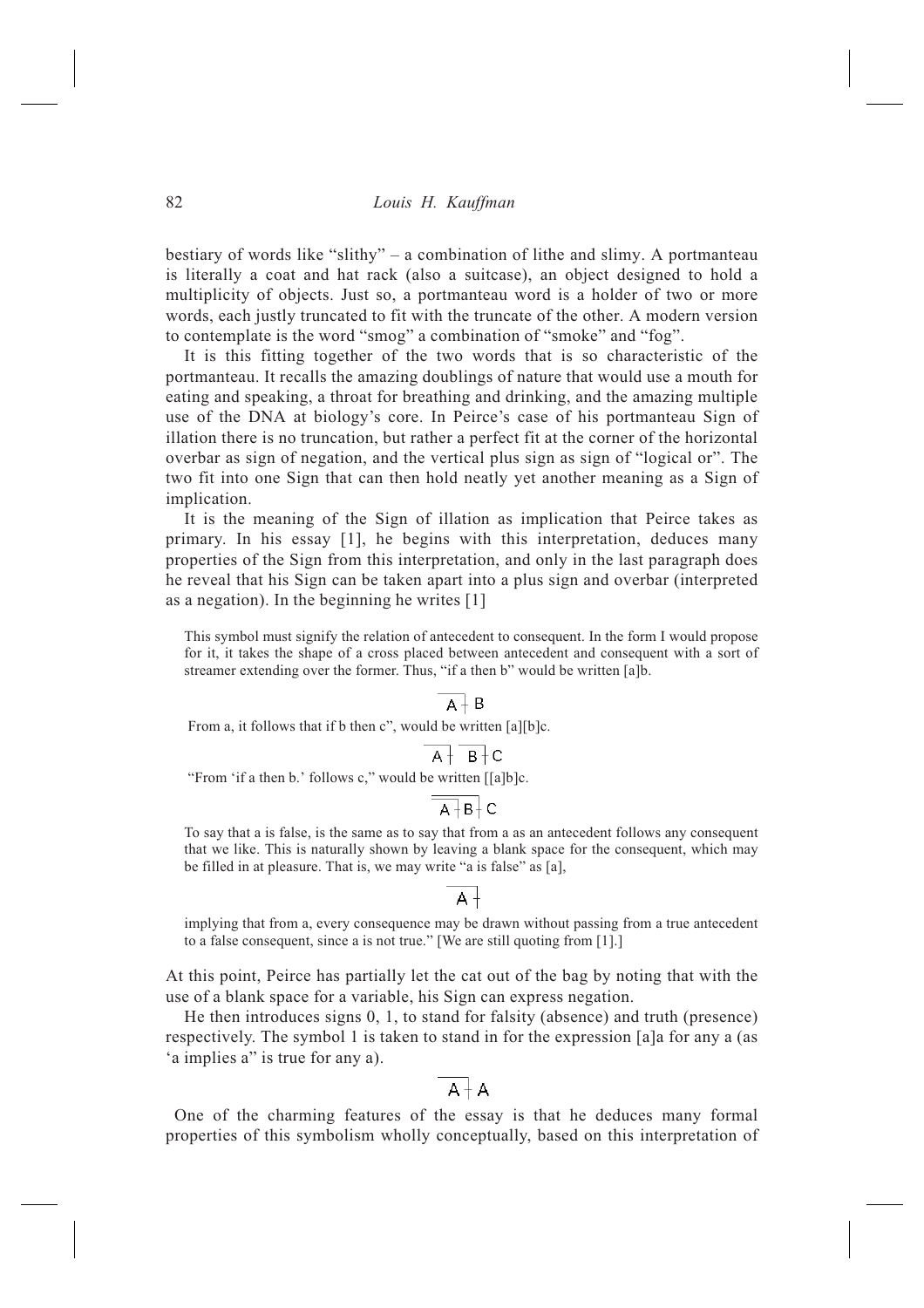the Sign of illation as implication. In fact, he remarks [1] " Here then we have a written language for relations of dependence. We have only to bear in mind the meaning of the symbol

 $\overline{A}$  + B

(not by translating it into if and then, but by associating it directly with the conception of the relation it signifies), in order to reason as well in this language as in the vernacular, - and indeed much better."

At the end of the essay [1], he writes

We now have a complete algebra for qualitative reasoning concerning individuals. But it is not yet a very commodious calculus. To render it so, we introduce certain abbreviations which make it identical with the algebra of Boole … Namely, we first separate the streamer of the Sign of illation from the cross, and in place of [a]b write  $\sim a + b$ .

$$
A + B = \sim A + B
$$

Second,

whenever the Sign of illation is followed by a blank we omit the cross, and thus in place of [a], write ~a.

$$
\overline{A} = \sim A
$$

Third,

as the sign of the simultaneous truth of a and b, instead of writing [[a][b]], we simply write ab." [1]

$$
\overline{A+B+} = AB
$$

In the end, it is important that the portmanteau Sign can be decomposed back into its component parts, for this allows the translation between Peirce's thought and the Boolean algebra. It is these issues of translation, from one formalism to another and from meaning in natural language to meaning in the formalism, that he holds with great sensitivity.

## **III. Nicod and the Sheffer Stroke**

A remarkable paper by Nicod [5], creates a portmanteau Sign for implication almost identical to that of Peirce. Nicod wrote in the context of the Sheffer stroke **a|b**

## $A|B = not(A and B)$

that represents "not both a and b". Nicod noticed that he could create a Sign for implication by putting a negation bar over one of the variables of the stroke. Thus "not both a and not b" is logically equivalent to "a implies b".

$$
A\overline{B} = \text{not}(A \text{ and not } B)
$$
  
= A implies B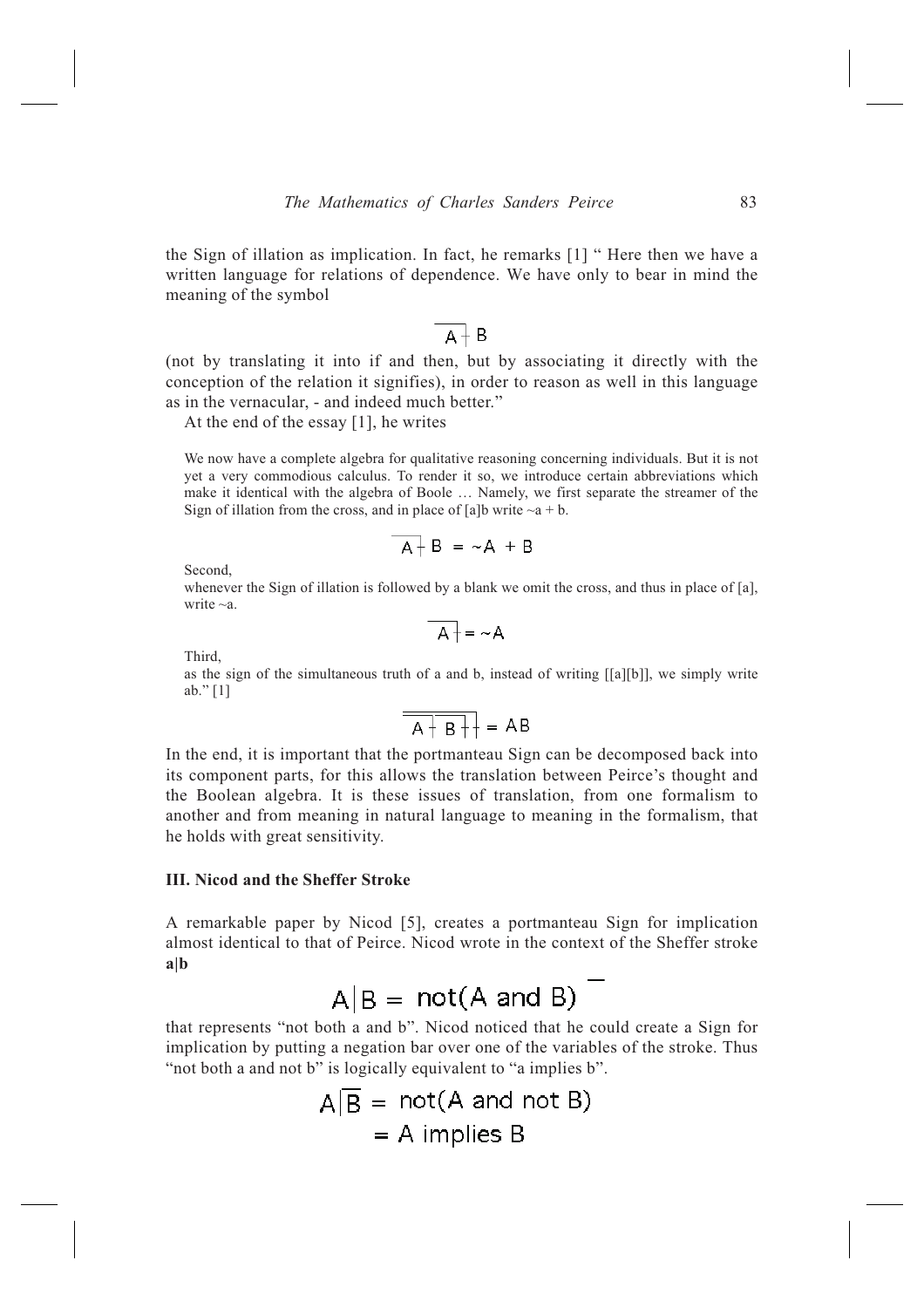Thus for Nicod

## $A\overline{B}$

stood for "A implies B" and became a "convenient sign for implication". The decomposition is nearly the same as in the Peirce Sign of illation; the meanings have shifted, and the Cheshire cat is smiling in the background.

What we are witnessing here is the peculiar relationship between spoken and written language (ordinary language) and symbolic logic.

We think naively that there is not much more to reasoning than the simplest properties of inference. That all you need to know to reason is that if A implies B and B implies C, then A implies C. And so one might start down the road to symbolic logic by a convenient sign for implication. This is just what Peirce did in his essay [1] that we discussed in the previous section. And yet when you think about the matter of when an implication is true and when it is false and how it interfaces with the meanings of "and" and "or" a complexity arises. This complexity expands to the curious intricacy of first order symbolic logic, and then it seems like a breathe of fresh air to find the symbols of the logical system combining (almost of their own accord) to assemble a sign for illation. It is clear that this experience occurred to both Peirce and to Nicod quite separately, and we shall see that they were not alone!

I believe that it is quite significant to see the sign of implication as a complex sign composed of other logical signs. This places it in its proper context. Implication itself is not simple, yet something simple underlies it. Inference is a portmanteau, a gluing of separate meanings into a coherent whole.

#### **IV. Pivot and Portmanteau**

Along with the concept of a portmanteau word or symbol there is a notion that I like to call a "pivot duality". A portmanteau word is a combination of separate meanings such that their signs can be fitted together. In a pivot duality a word or symbol can be interpreted in more than one way, and this multiplicity of interpretation gives rise to a pivot, or translation, between the different contexts of these interpretations.

Pivot duality is the essence of multiplicity of interpretation, while pormanteau is the exemplar of the condensation of a multiplicity of meanings into a single sign. A portmanteau always has an associated pivot, but a pivot need not be a portmanteau. By bringing forth the pivot, we can expand the context of the consideration of the multiplicity of meanings associated with Signs. This has direct bearing on the understanding of the use of Signs in Peirce and in language as a whole.

**>——<**

A good example of pivot duality is the simple Feynman diagram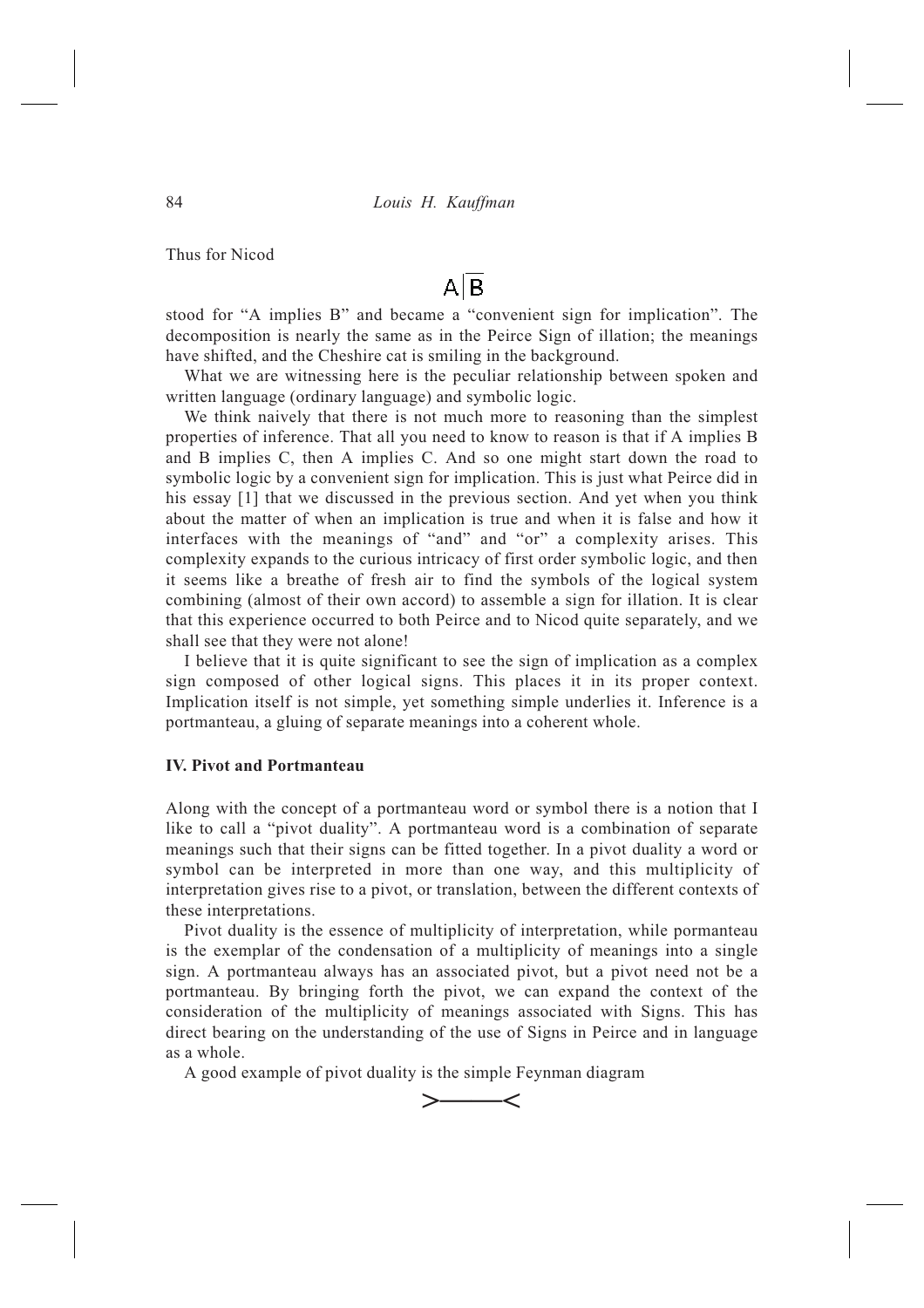that can be interpreted (with time's arrow going up the page) as two particles interacting by the exchange of a photon (the horizontal line), and can also be interpreted (with time's arrow going from left to right) as a particle and an antiparticle annihilating to produce a photon that then momentarily decays into a new particle pair. Here we have two completely different (yet related) interpretations of the same bit of formalism. The formalism seems to point to a deeper reality, beyond the particular way that the physicist observer decomposes process into space and time.

There is an affinity between the portmanteau symbol and a pivot. The portmanteau is a single word that holds two meanings. The pivot is a word or symbol or text that is subject to a multiplicity of interpretations. We make them both because these makings are the essence of the condensation of meaning into Signs and the use of Signs in the expansion of meaning. If the meaning of a Sign is its use, then the meaning of the Sign is not one but many, according to its uses, and yet one according to the unity that these uses find in the Sign itself (as a complex of Signs fully embedded in language). A hammer makes a good example, being one tool and yet being capable of both the impulsive insertion of the nail and the levering extraction of the nail. Two meanings pivot over the hammer. The combination of claw and hammerhead makes the tool itself a portmanteau of these two actions.

The reason, I believe, that portmanteau and pivot are so important to find in looking at formal systems, and in particular symbolic logic, is that the very attempt to make formal languages is fraught with the desire that each term shall have a single well assigned meaning. It cannot be! The single well-assigned meaning is against the nature of language itself. All the formal system can actually do is choose a line of development that calls some entities elementary (they are not) and builds other entities from them. Eventually meanings and full relationships to ordinary language emerge. The pattern of pivot and portmanteau is the clue to this robust nature of the formal language in relation to human thought and to the human as a Sign for itself.

The grin of the Cheshire cat is the quintessential pivot, yet it is not a portmanteau. To quote Martin Gardner in his comment on Alice's encounter with the Cheshire Cat [4, p. 91],

The phrase 'grin without a cat' is not a bad description of pure mathematics. Although mathematical theorems can often be usefully applied to the structure of the external world, the theorems themselves are abstractions that belong in another realm 'remote from human passions,' as Bertrand Russell once put it in a memorable passage, 'remote even from the pitiful facts of Nature…an ordered cosmos where pure thought can dwell as in its natural home.

In mathematics the grin without the cat is often obtained through a process of distillation. The structure is traversed again and again and each time the inessential is thrown away. At last only a small and potent pattern remains. This is the grin of the cat. That grin is a pattern that fits into many contexts, a key to many doors. It is this multiplicity of uses for a single symbolic form that makes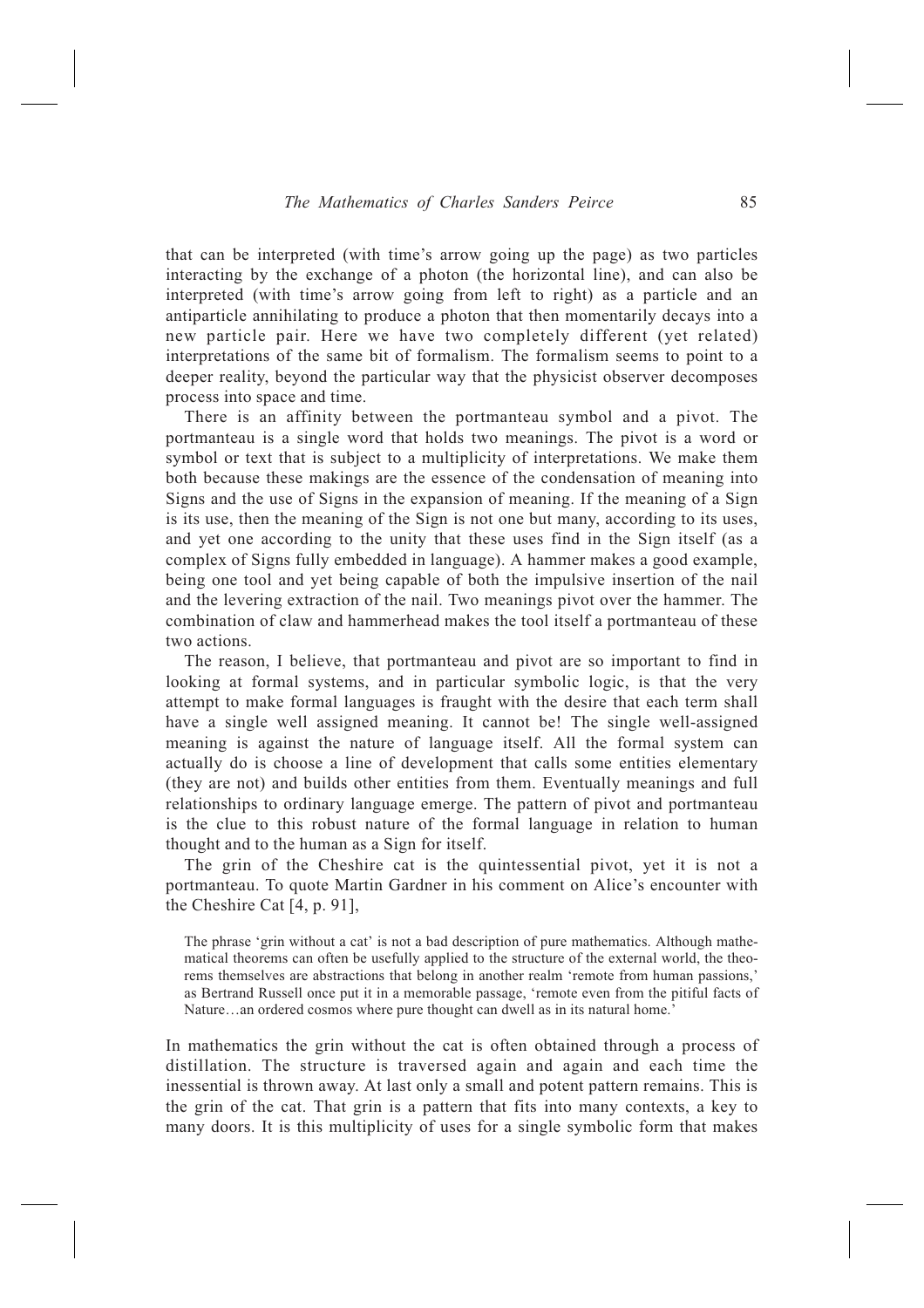mathematics useful. It is the search for such distillation of pattern that is the essence of mathematical thought.

#### **V. Peirce's Existential Graphs**

We now turn to a development of Peirce for logic that is closely related to the Sign of illation. These are his existential graphs [6], [7], [8]. In this development, Peirce takes the operations "and", "not", and a space in which they are represented as fundamental. He develops logic from that ground. It is important to see this development both for the structure of basic logic and for the view that it gives of Peirce's thought as he examines the same(!) subject from a different angle and finds that it is a different subject.

The first stage of the Existential Graphs are called the "alpha" graphs. These alpha graphs are concerned with the logic of implication, and we shall concentrate on their structure.

Here is a quick description of the context for the Existential Graphs.

We are given a plane on which to make inscriptions. If we place a graph or symbol on the plane, then the proposition corresponding to this symbol is asserted. If we place two disjoint complexes of symbols on the plane, call them A and B, then we are asserting the conjunction "A and B".

#### A B

A circle (or simple closed curve) drawn around a symbol changes the assertion to the negative. Thus a circle around A asserts the negation of A.

$$
\textcircled{A} = \text{not } A
$$

For ease of notation, we shall make an algebraic version of the existential graphs where AB denotes "A and B" and  $(A)$  denotes a circle around A. Hence  $(A)$ denotes "not A".

Since "A implies B" is logically equivalent to "not (A and not B)" we see that "A implies B" has an existential graph consisting of a big circle that contains both A and a circle around B. Algebraically this is (A(B)) for "A implies B".



Peirce worked out a number of rules for manipulating these graphs by different patterns of substitution and replacement. With such rules in place, the graphs become an arena for analyzing basic arguments and tautologies in logic. Note that the idea behind the existential graphs and the Sign of illation is essentially the same, although the underlying model for implication is "(not a) or b" in the case of the Sign of illation.

It is interesting to see how these graphs work. To this end let us set up some rules for manipulating the graphs. We must remark that in the discussion that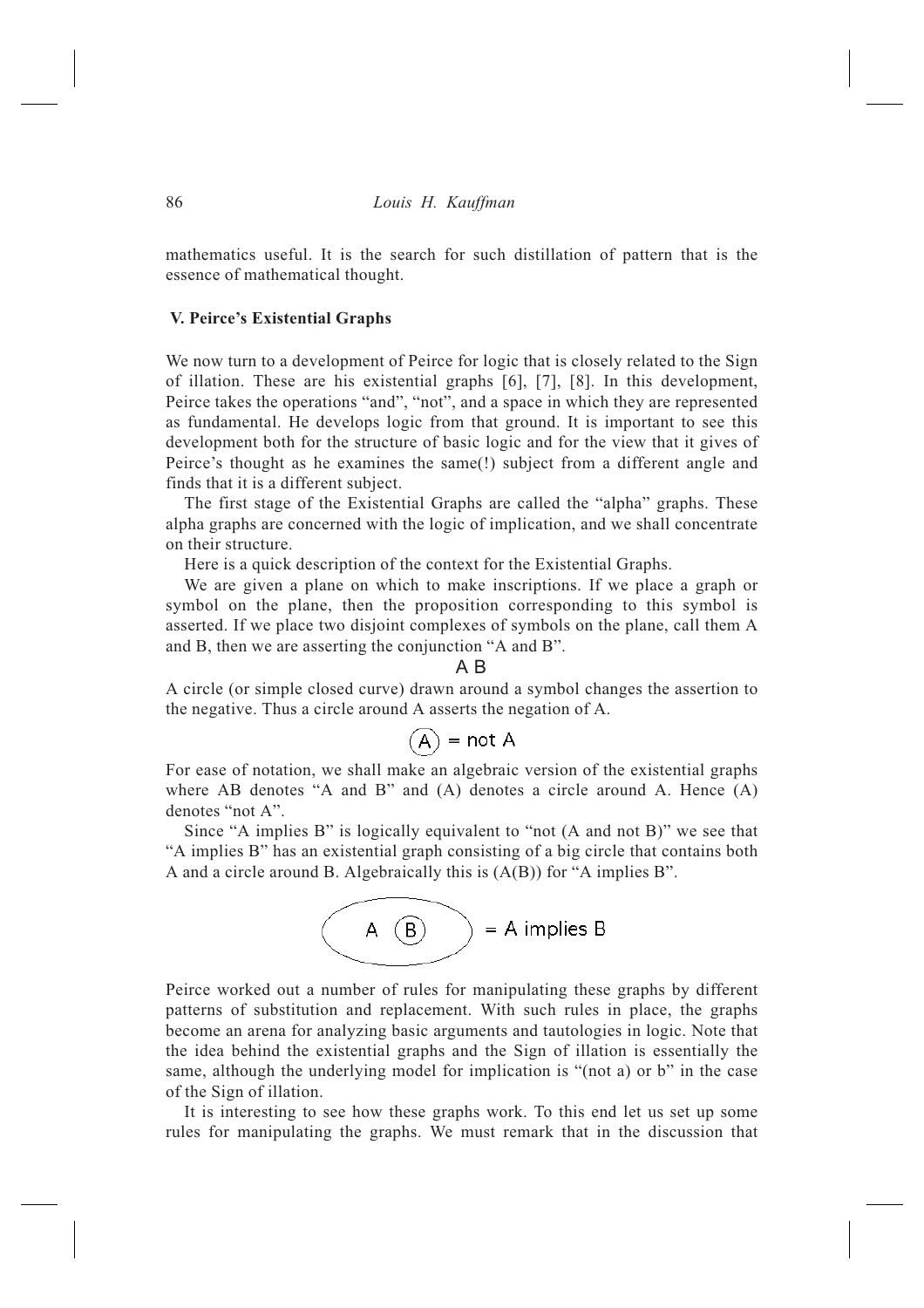follows I will consider only transformations that preserve the full logical structure of the Existential Graphs. Peirce considers transformations on the graphs that preserve truth in one direction (e.g. see [ 7]). That is he allows two graphs X and Y to be transformed one to another so long as whenever X is true then Y is true. Here we require that  $X$  is true if and only if  $Y$  is true. Since this is the usual notion of equality of logical expressions, I believe its use will introduce a measure of clarity in the study of the existential graphs.

1. Since "P implies P" is always true, we see that any graph having the pattern  $(P(P))$  will have the truth value true.

$$
\left(\begin{array}{c}\n\mathsf{P} \mathsf{P}\n\end{array}\right) = \mathsf{T}
$$

2. Two circles around any P has the same truth value as  $P: ((P)) = P$ .

$$
\left(\overline{P}\right) = P
$$

3.  $PQ = QP$  because they are both true exactly when A is true and B is true.

With the help of these patterns, we can see how various tautologies arise. For example, "A implies B implies [not B implies not A] " is transcribed to:

This reduces to:

Which is equal to:

And this has the form:

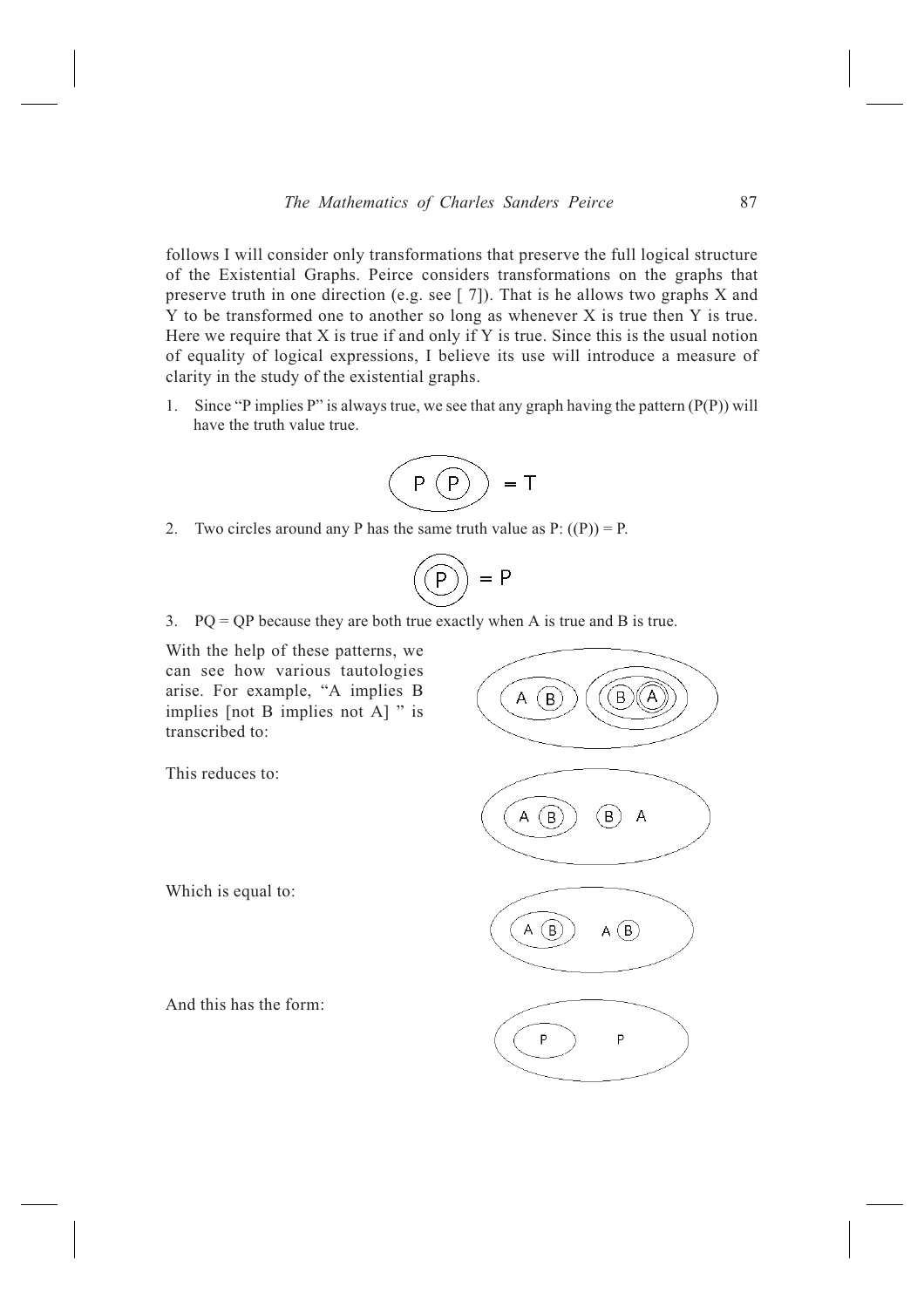This is equivalent to:



which is always true since it expresses the truism "P implies P". In this way the existential graphs give access to the interior structure of the tautologies.

This is the mystery of elementary logic: *the interior structure of the tautologies.* What forms of utterance are necessarily true, which are contingent on circumstance and which are simply false? All logical systems aim at clarifying this matter. What is important about the existential graphs is that they allow the visual manipulation of complexes of Signs to arrive at the desired answers. A visual language for logic emerges from the existential graphs.

Extra decorations on the Existential Graphs allow them to include quantifiers and modal logic as well. What is quite fascinating in reading Peirce on these developments is his maintenance of a clear conceptual line connecting spoken and written language on the one hand, and diagrammatic and written formalisms on the other. The places where these domains can touch are sometimes sparse and delicate. A good example is implication: "not (A and not B)" is a denial in language drawing the precise boundary that defines implication. The logically equivalent statement "(not A) or B" is puzzling in ordinary language, requiring an analysis to ferret out its meaning. There is a subtle difference in the use of "or" as opposed to "and" in ordinary language. In ordinary language A "or" B usually means "A or B and not both". In standard logic it is "A or B or both" that is intended.

A minimal formalism may not be the most effective interface with speech and word, and yet the mathematician will continue to search for these least structures for the sake of economy, elegance and computational effectiveness. Peirce walks the creative middle road. Elegance and economy emerge nonetheless.

#### **VI. Existential Graphs and Laws of Form**

We now make a descent into the internal structure of the existential graphs in a direction that Peirce apparently did not take to its full conclusion. What is the truth value of the empty existential plane? In that plane nothing is asserted to exist. The truth value is True ,T. An empty circle encloses empty space and so negates it, giving rise to the value False, F.

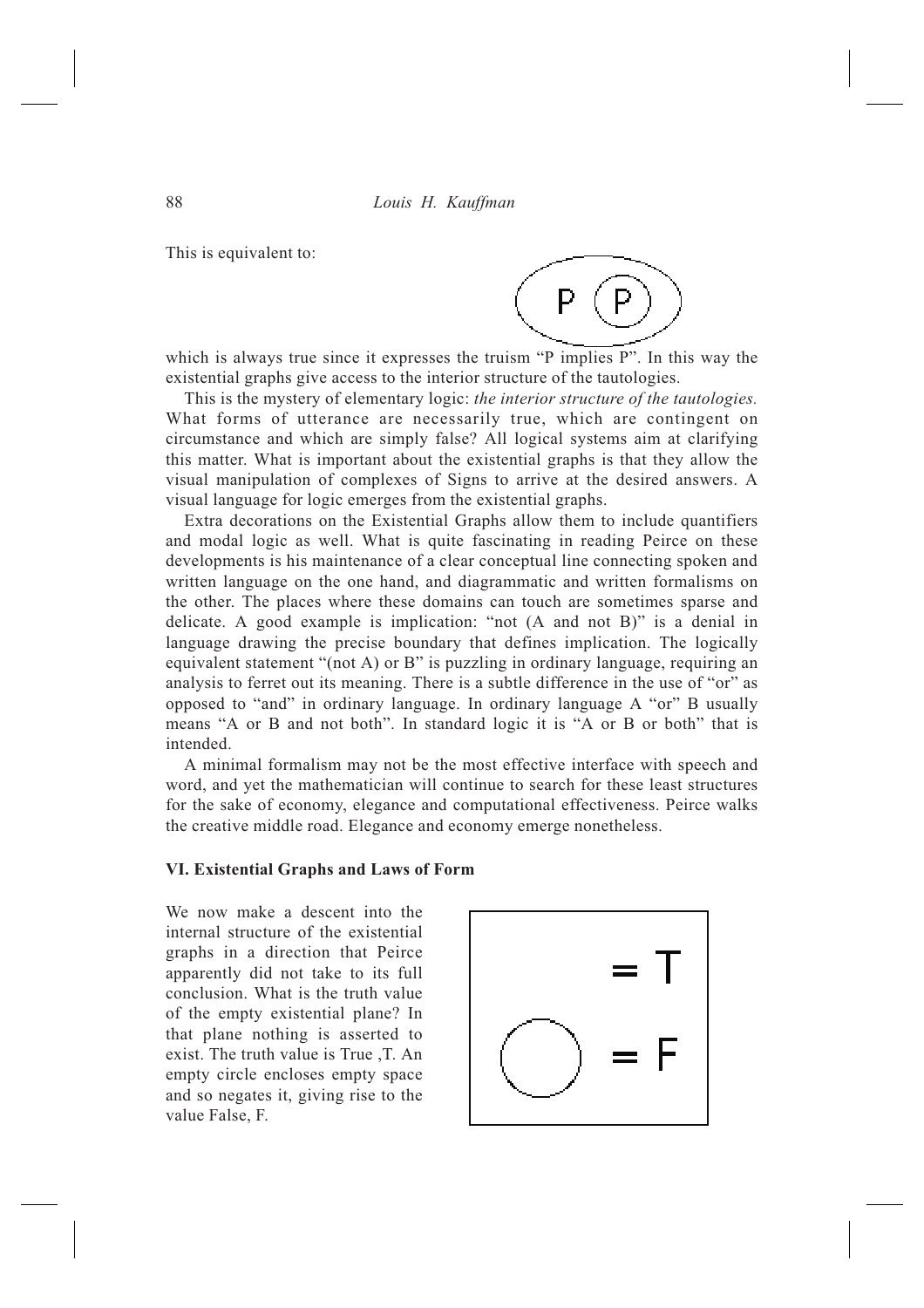With this convention, we can evaluate patterns of adjacent and nested circles in the plane.

- 0. "nothing" =  $T$
- 1.  $() = F$
- 2. False and False = False. Thus  $() () = ()$ .

$$
\bigcirc \bigcirc = \bigcirc
$$

3. (()) = (F) = not F = T. Thus (()) = "nothing".

More complex expressions can be simplified uniquely by the successive application of these rules. For example



With this arithmetic of circles we can handle the evaluation of existential graphs by direct substitution. For example,

If  $P =$ 



Thus  $(P(P))$  is true in all cases, as it should be, since  $(P(P))$  expresses "P implies P" in the existential graphs.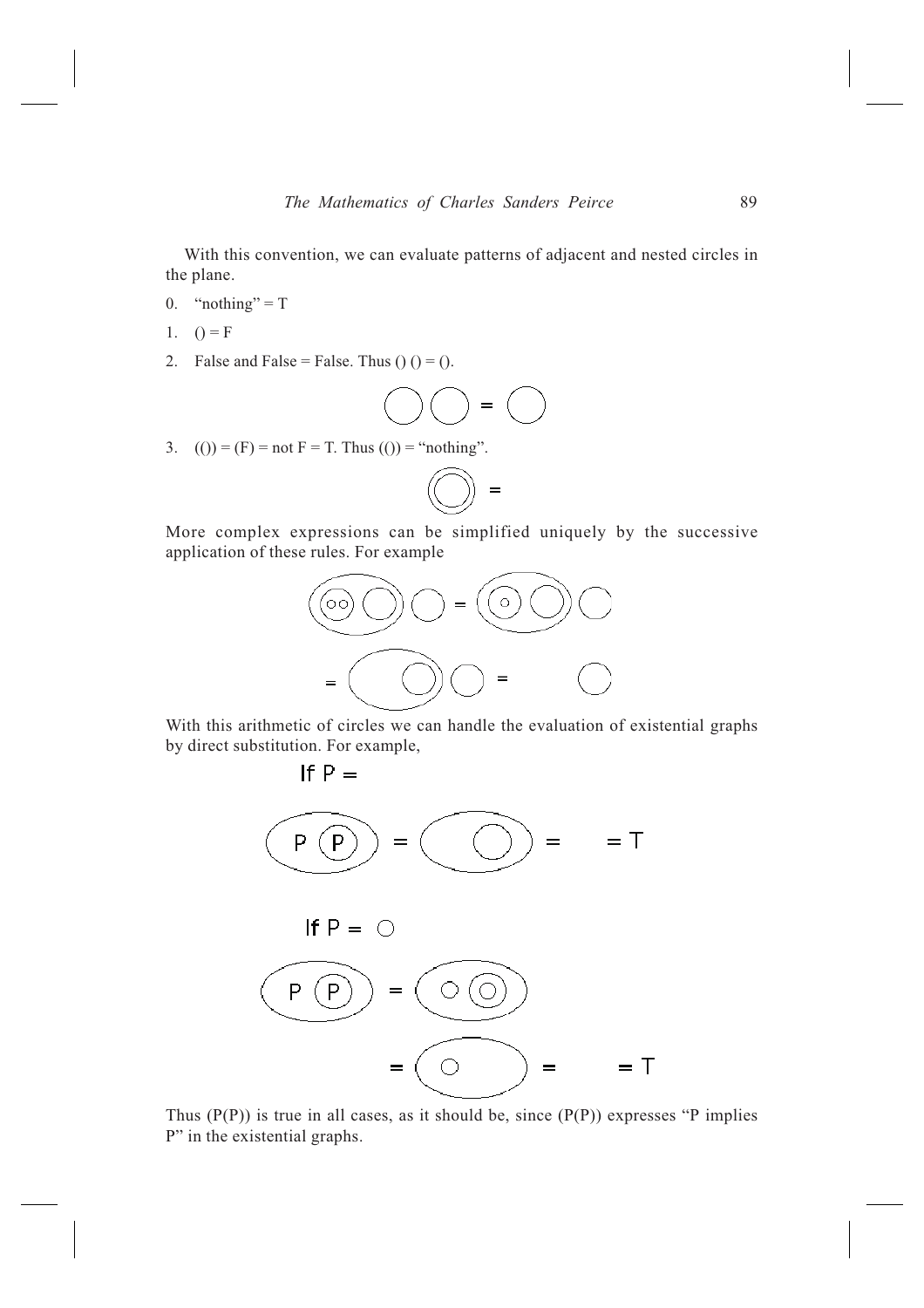Something else is going on here. While efficiently calculating the truth tables, the circles hold a simpler and wider meaning of their own. Each circle makes a distinction between its inside and its outside. It is this calculus of distinctions that handles the tautologies.

The two existential graphs are equivalent, exactly when they have the same circle evaluations for all possible substitutions of circles or blanks into the variables in the two graphs.

This arithmetic of circles, implicit in C.S. Peirce's existential graphs, is isomorphic with the primary arithmetic (calculus of indications) discovered by G. Spencer Brown in his lucid book " Laws of Form" [9].

The basic symbol in Laws of Form is a right angle bracket, rather than a circle, but its use is just the same (as an enclosure) and the primary algebra of Spencer-Brown is also isomorphic with the existential graphs themselves. In the usual interpretation for logic in Laws of Form one takes juxtaposition of forms to be "or" rather than "and" thus getting a dual calculus where (A)B stands for " A implies B" and () stands for "True".

Access to the primary arithmetic adds an extra dimension to the structure of the existential graphs.

This primary arithmetic of circles (or brackets) is a fundamental pattern underlying first order logic. First order logic is the mathematical pattern that emerges from the primary arithmetic. It requires some time to get used to this very different point of view about logic. We all know that logic is basically simple, and yet viewed from "and" and "or" and "implies" it has a curious complexity that baffles the intuition. Yet logic is nothing more than the properties of the act of distinction! At the level of the primary arithmetic we are returned to this enlightened state. Then we have to work hard to reestablish connection with the complex world that has been left behind.

We can use the primary arithmetic to verify many graphical identities, just as we verified (P)P = () above by considering the different substitutions of P as marked or unmarked.

Here is a list of some basic identities that can be checked in this fashion:

- 2. ()  $P = ()$
- 3.  $((P)) = P$
- 4.  $(P)Q = (PQ)Q$
- 5.  $(P(P)) =$
- 6.  $((P)(Q))R = ((PR)(QR))$
- 7.  $((P)(Q))(P(Q)) = Q$

With the help of these identities it is easy to decide on the validity of expressions in symbolic logic that are expressed in terms of the existential graphs. Identities 4. and 5. (plus the commutativity that is implicit in a planar representation) are sufficient to derive all valid equational identities in this system.

With more work one can in fact use identity number 7. as a basis for the logical algebra. To prove this was a difficult problem in the original context of Boolean

<sup>1.</sup>  $PP = P$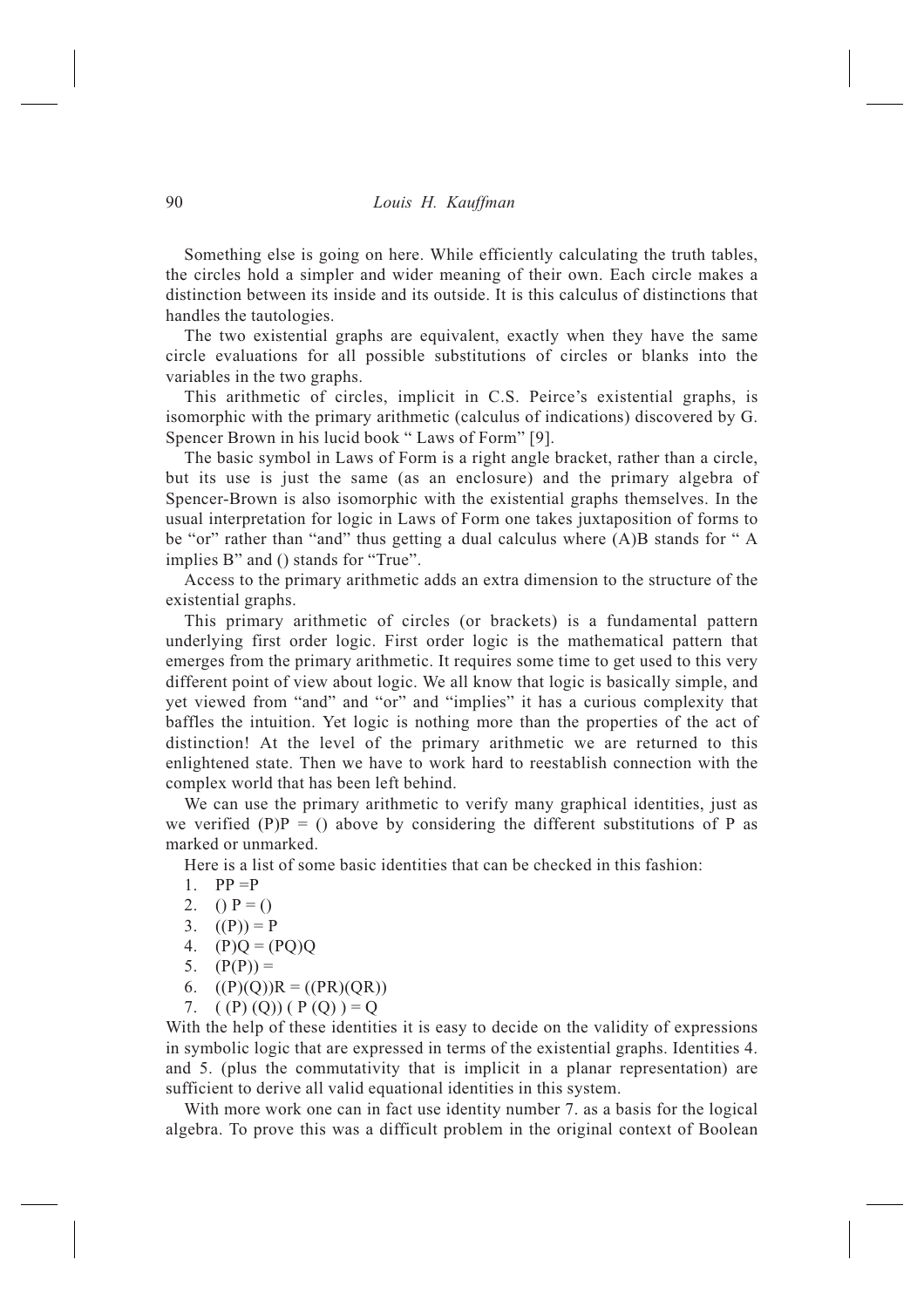algebra where no symbol could be unmarked. (In the usual notation the unmarking of a symbol could lead to unintelligible expressions such as  $a + \lambda$ .) The problem was solved by Huntington in 1936 [19]. The question is easier when we allow an unmarked symbol. See [15], [ 16 ], [17], [18]. Since the seventh equation above is sufficient for the whole alpha theory of existential graphs, it is interesting to consider its interpretation in terms of illation (inference).



This equivalence states that

#### **"[[not P] implies Q] and [P implies Q]" is equivalent to "Q".**

Once again, the tautology is understandable in the realm of ordinary language (it is an expression of the law of the excluded middle). It is remarkable that this single identity can be taken as the foundation for the theory of Peirce's alpha graphs.

It is important to note that with the primary arithmetic, Spencer-Brown was able to turn the epistemology around so that one could start with the concept of a distinction and work outwards to the patterns of first order logic. The importance of this is that the simplicity of the making (or imagining) of a distinction is always with us, in ordinary language and in formal systems. Once it is recognized that the elementary act of discrimination is at the basis of logic and mathematics, many of the puzzling enigmas of passing back and forth from formal to informal language are seen to be nothing more than the inevitable steps that occur in linking the simple and the complex. The elementary act, the deep structure, is not simple. The locutions of ordinary language are in fact quite simple but elaborate. These locutions enable us to speak without thinking. Yet they enable us to speak thoughtfully. It is in the articulation of careful thought that the descent into basic discrimination is called for without compromise.

In this view, the empty circle is not just a contracted or abstracted notation, but rather *an iconic representative of an elemental distinction*. The primary arithmetic is a mathematical language that is based on that distinction and incorporates it into its own symbol system.

In that view the identity  $( ) ( ) = ( )$ 



states (when one circle is seen to be a copy or symbol for the other) the redundancy of naming the distinction with a copy of itself.

Here we make contact with the elements of Peirce's trichotomy

Sign (Representamen)/Signified (Object)/Interpretant.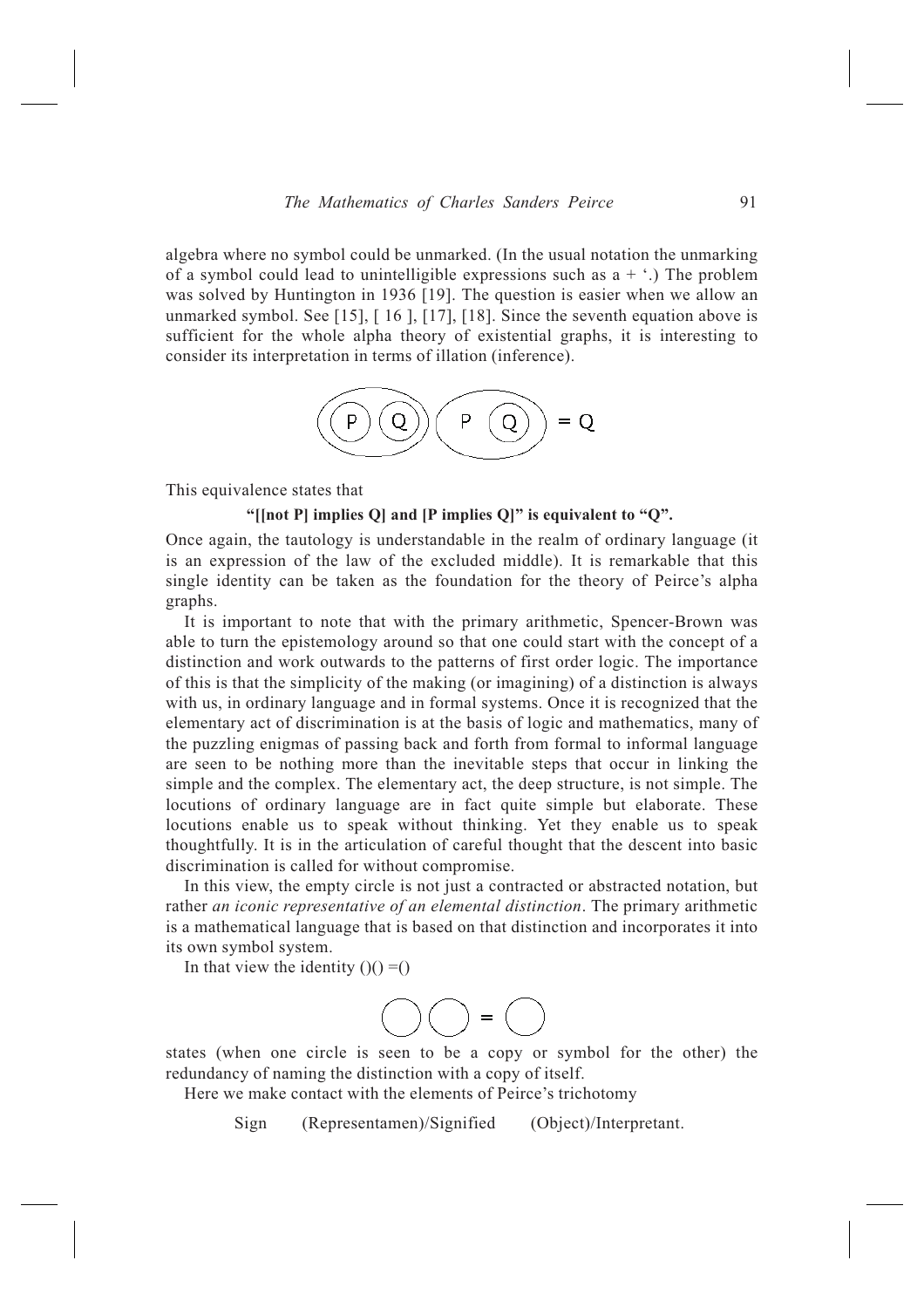The circle is a Sign for itself where "itself" is a distinction drawn in the plane and the Sign is also a circle drawn in the plane. The circle signifies a distinction and the distinction that is signified is made by the circle itself! Thus in the primary arithmetic or calculus of indications, we have a minimal form of that Peircian semiotic epistemology. The circle refers to itself, but that self is a Sign in a context of Signs, and so the circle can refer to other Signs individually indistinct from itself and yet distinguished from the original circle by the context of this community of Signs. In this community, an individual circle can appear or disappear, yet the identity of the circle as a Sign is inviolate. Here the interpretant may at first seem to be the formal system of the circles themselves, but this widens to include the person making these distinctions, and widens further to include the entire Sign complex that constitutes that person and is reflected in the arithmetic itself. All this remains true for numerical arithmetic and beyond. In the primary arithmetic the relation of Sign and distinction is transparent.

In Chapter 12 of Laws of Form [9], Spencer-Brown writes " We see now that the first distinction, the mark and the observer are not only interchangeable, but, in the form, identical. " The mathematician is not distinguished from the system that he/she is making.

In that view the identity  $($ ) = "nothing"



is interpreted as the statement

"A crossing from the marked state yields the unmarked state".

And the unwritten identity  $() = ()$ 



is interpreted as the statement

"A crossing from the unmarked state yields the marked state".

In both cases the circle is viewed as either a noun (name of the outside of the distinction) or a verb (crossing from the state indicated on the inside of the circle). I would summarize what we have just said by the following sentence.

In descending to the primary arithmetic, one enters a natural world of (formal) speech that has its own meaning in relation to a distinction (made by that speech itself), a meaning that informs and underlies the logic of language and mathematics.

This description marks the beginning of seeing Peirce's existential graphs in this light.

## *Remark on Notation.*

We remark that in Spencer-Brown's Laws of Form [9], the notation for an enclosure is not a circle, but a right angle bracket.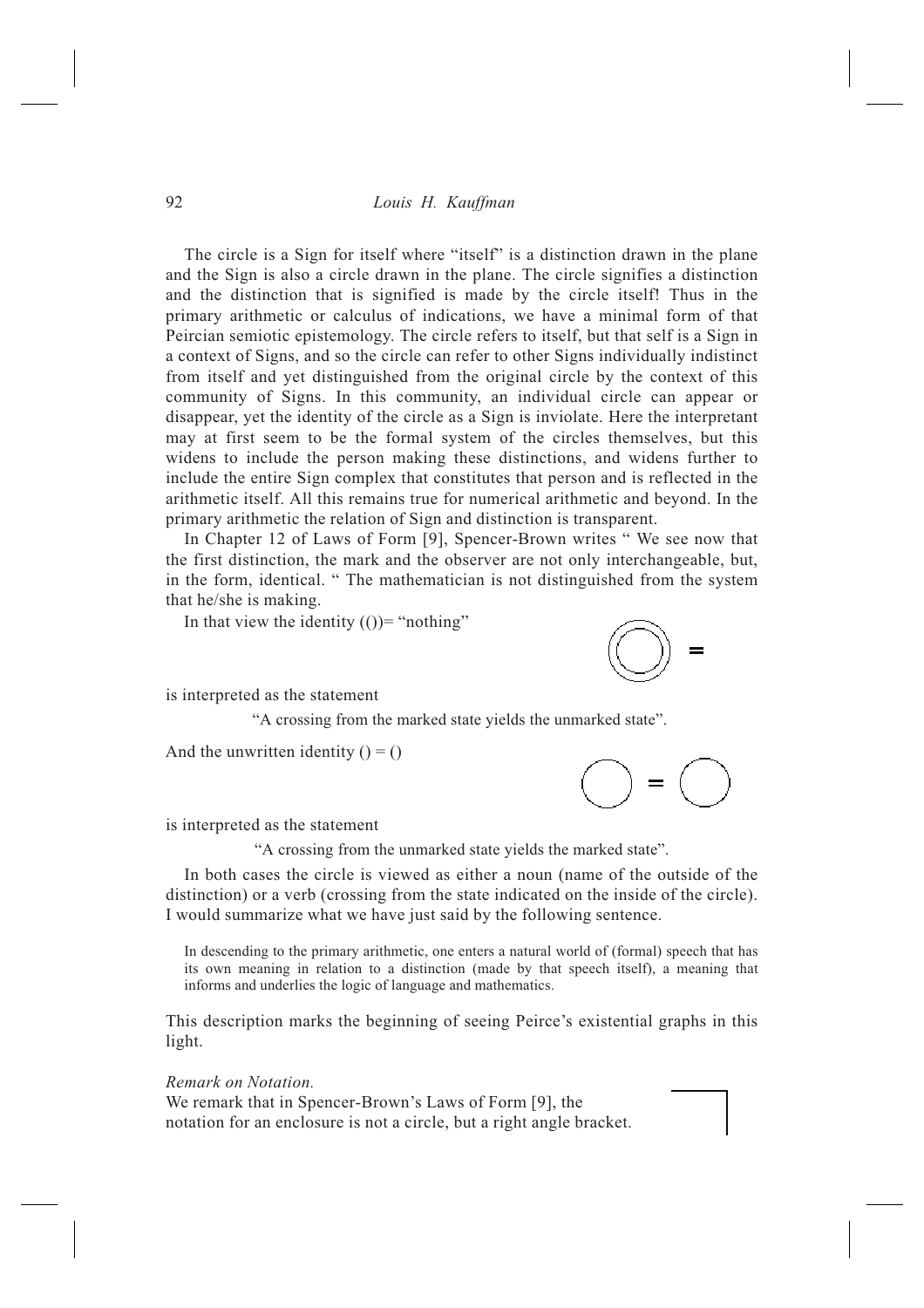Thus the laws of calling and crossing as we have drawn them in circles become the following patterns in the right angle bracket:



As we go from arithmetic to algebra and logic, Spencer-Brown makes the choice that AB (A juxtaposed with B) represents "A or B" rather than "A and B" as we have seen in the existential graphs and with the Sign of illation. However, with the marked state interpreted as "True" and the unmarked state interpreted as "False", implication in the Spencer-Brown algebra is given by the form shown below.

## $\overline{A}$  B = "A implies B"

This puts implication in Laws of Form in exactly the same pattern as in Peirce's Sign of illation! In fact, now we have the following curious rogues gallery of notations for implication:



The first Peirce notation is the portmanteau Sign of illation. The second Peirce notation is the form of implication in the existential graphs. The Nicod notation is a portmanteau of the Sheffer stroke and an (overbar) negation sign. The Spencer-Brown notation is in line with the Peirce Sign of illation. It remained for Spencer-Brown (some fifty years after Peirce and Nicod) to see the relevance of an arithmetic of forms underlying his notation and thus putting the final touch on a development that, from a broad perspective, looks like the world mind doing its best to remember the significant patterns that join logic, speech and mathematics. The movement downward to the Form ("we take the form of distinction for the form."[9, Chapter 1, page 1]) through the joining together of words into archetypal portmanteau Signs can be no accident in this process of return to the beginning.

## **VII. The Logical Garnet**

The purpose of this section is to point out a remarkable connection between Laws of Form, the Existential Graphs of Peirce, polyhedral geometry, mirror symmetry and the work of Shea Zellweger [30].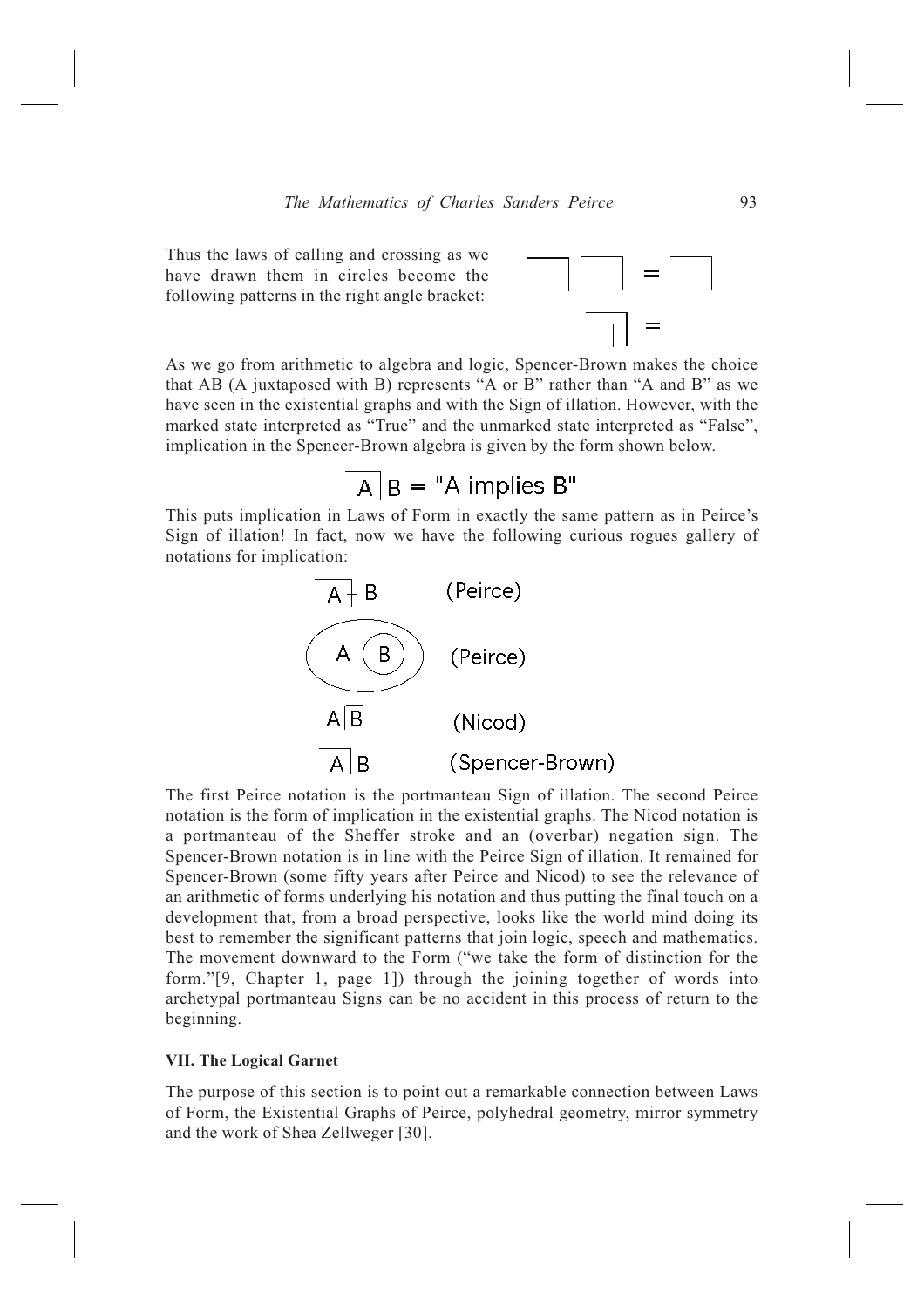Zellweger did an extensive study of the sixteen binary connectives in Boolean logic ( "and", "or" and their relatives — all the Boolean functions of two variables), starting from Peirce's own study of these patterns. He discovered a host of iconic notations for the connectives and a way to map them and their symmetries to the vertices of a four dimensional cube and to a three dimensional projection of that cube in the form of a rhombic dodecahedron. Symmetries of the connectives become, for Zellweger, mirror symmetries in planes perpendicular to the axes of the rhombic dodecahedron. See Figure 2. Zellweger uses his own iconic notations for the connectives to label the rhombic dodecahedron, which he calls the "Logical Garnet".

This is a remarkable connection of polyhedral geometry with basic logic. The meaning and application of this connection is yet to be fully appreciated. It is a significant linkage of domains. On the one hand, we have logic embedded in everyday speech. One does not expect to find direct connections of the structure of logical speech with the symmetries of Euclidean Geometry. It is the surprise of this connection that appeals to the intuition. Logic and reasoning are properties of language/mind in action. Geometry and symmetry are part of the mindset that would discover eternal forms and grasp the world as a whole. To find, by going to the source of logic, that we build simultaneously a world of reason and a world of geometry incites a vision of the full combination of the temporal and the eternal, a unification of action and contemplation. The relationship of logic and geometry demands a deep investigation. This investigation is in its infancy.

In this section I will exhibit a version of the Logical Garnet (Figure 2) that is labeled so that each label is an explicit function of the two Boolean variables A and B. A list of these functions is given in Figure 1. We will find a new symmetry between the Marked and Unmarked states in this representation. In this new symmetry the mirror is a Looking Glass that has Peirce on one side and Spencer-Brown on the other!

Before embarking on Figure 1, I suggest that the reader look directly at Figure 2. That Figure is a depiction of the Logical Garnet. Note the big dichotomies across the opposite vertices. These are the oppositions between Marked and Unmarked states, the opposition between A and not A, and the opposition between B and not B. If you draw a straight line through any pair of these oppositions and consider the reflection in the plane perpendicular to this straight line, you will see one of the three basic symmetries of the connectives. Along the A/not A axis the labels and their reflections change by a cross around the letter A. Along the B/not B axis, the labels change by a cross around the letter B. These reflections correspond to negating A or B respectively. Along the Marked/Unmarked axis, the symmetry is a bit more subtle. You will note the corresponding formulas differ by a cross around the whole formula and that both variables have been negated (crossed). Each mirror plane performs the corresponding symmetry through reflection. In the very center of the Garnet is a double labeled cube, labeled with the symbols "A S B" and "A Z B". These stand for "Exclusive Or" and its negation. We shall see why S and Z have a special combined symmetry under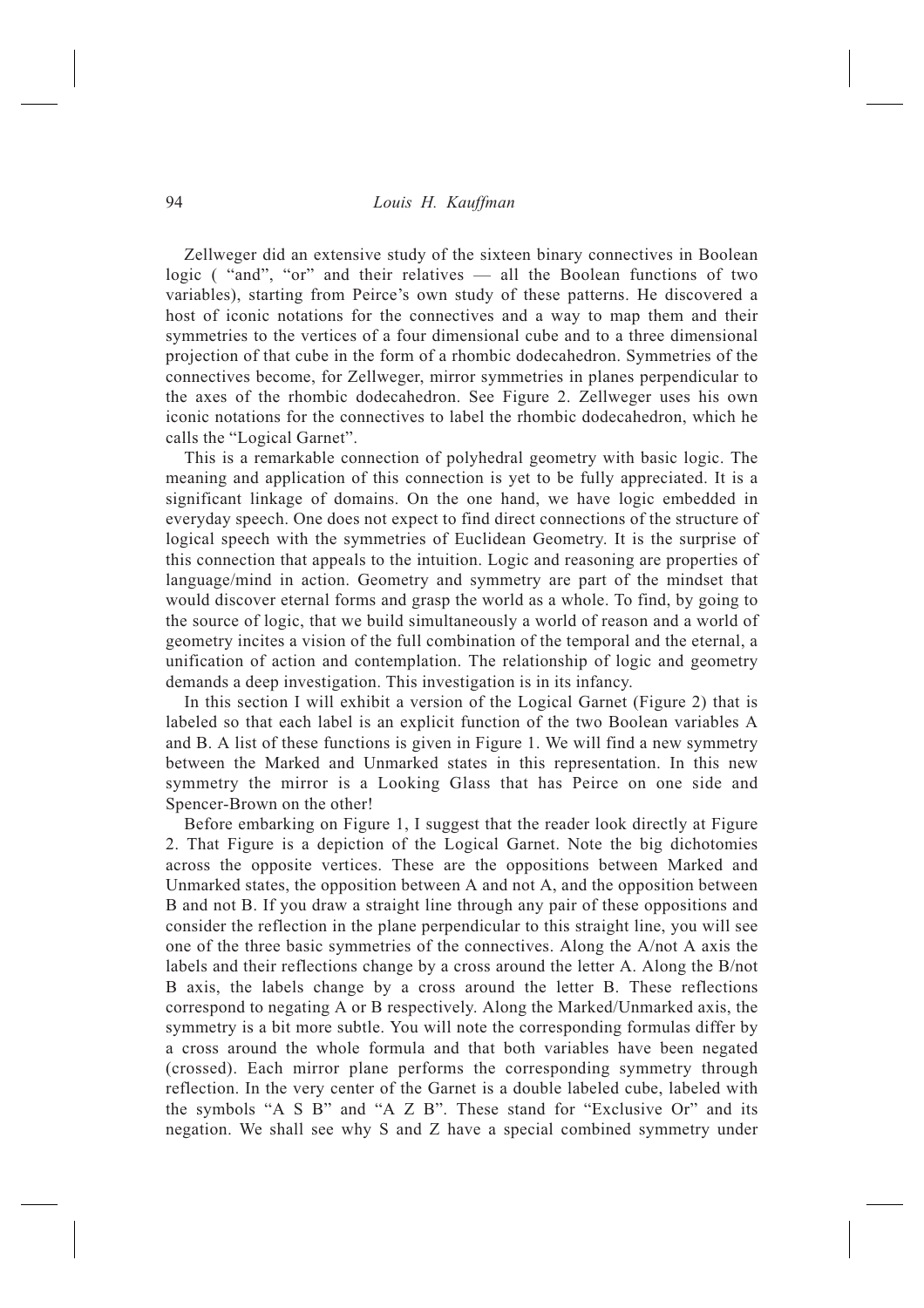these operations. The rest of this section provides the extra details of the discussion.

Let us summarize. View Figure 2. Note that in this three-dimensional figure of the Logical Garnet there are three planes across which one can make a reflection symmetry. Reflection in a horizontal plane has the effect of changing B to its crossed form in all expressions. Reflection in a vertical plane that is transverse to projection plane of the drawing, interchanges A and its crossed form. Finally, reflection in a plane parallel to the projection plane of the drawing interchanges marks with unmarks. We call this the Marked/Unmarked symmetry.

*On first pass, the reader may wish to view Figure 2 directly, think on the theme of the relationship of logic and geometry, and continue into the next section. The reader who wishes to see the precise and simple way that the geometry and logic fit together should read the rest of this section in detail.*

Figure 1 is a list of the sixteen binary connectives given in the notation of Laws of Form. Each entry is a Boolean function of two variables. In the first row we find the two constant functions, one taking both A and B to the marked state, and one taking both A and B to the unmarked state (indicated by a dot). In row two are the functions that ignore either A or B. The remaining rows have the functions that depend upon both A and B. The reader can verify that these are all of the possible Boolean functions of two variables. The somewhat complicated looking functions in the last row are "Exclusive Or" , A *S* B and its negation A *Z* B.

In order to discuss these functions in the text, and in order to discriminate between the Existential Graphs and the Laws of Form notations, I will write  $\langle A \rangle$ for the Laws of Form mark around A. Thus, in contrast, (A) denotes the Existential graph consisting in a circle around A. The Spencer-Brown mark itself is denoted by  $\leq$ , while the circle in the Peirce graphs is denoted by (). Exclusive Or and its negation are given by the formulas:

## **A**  $S$  **B** =  $\leq$   $\leq$   $A$   $>$  **B** $\geq$   $\leq$   $A$   $\leq$  **B** $\geq$

|                      | В                | A.                                           | В.              |
|----------------------|------------------|----------------------------------------------|-----------------|
| AΒ                   | $A \overline{B}$ | ĀВ                                           | 지미              |
| $\overline{AB}$      | 지비               | $\overline{AB}$                              | $\overline{AB}$ |
| 지비 A BI<br>$= A S B$ |                  | $\overline{AB}$ $\overline{AB}$<br>$= A Z B$ |                 |

Figure 1. The Sixteen Binary Boolean Connectives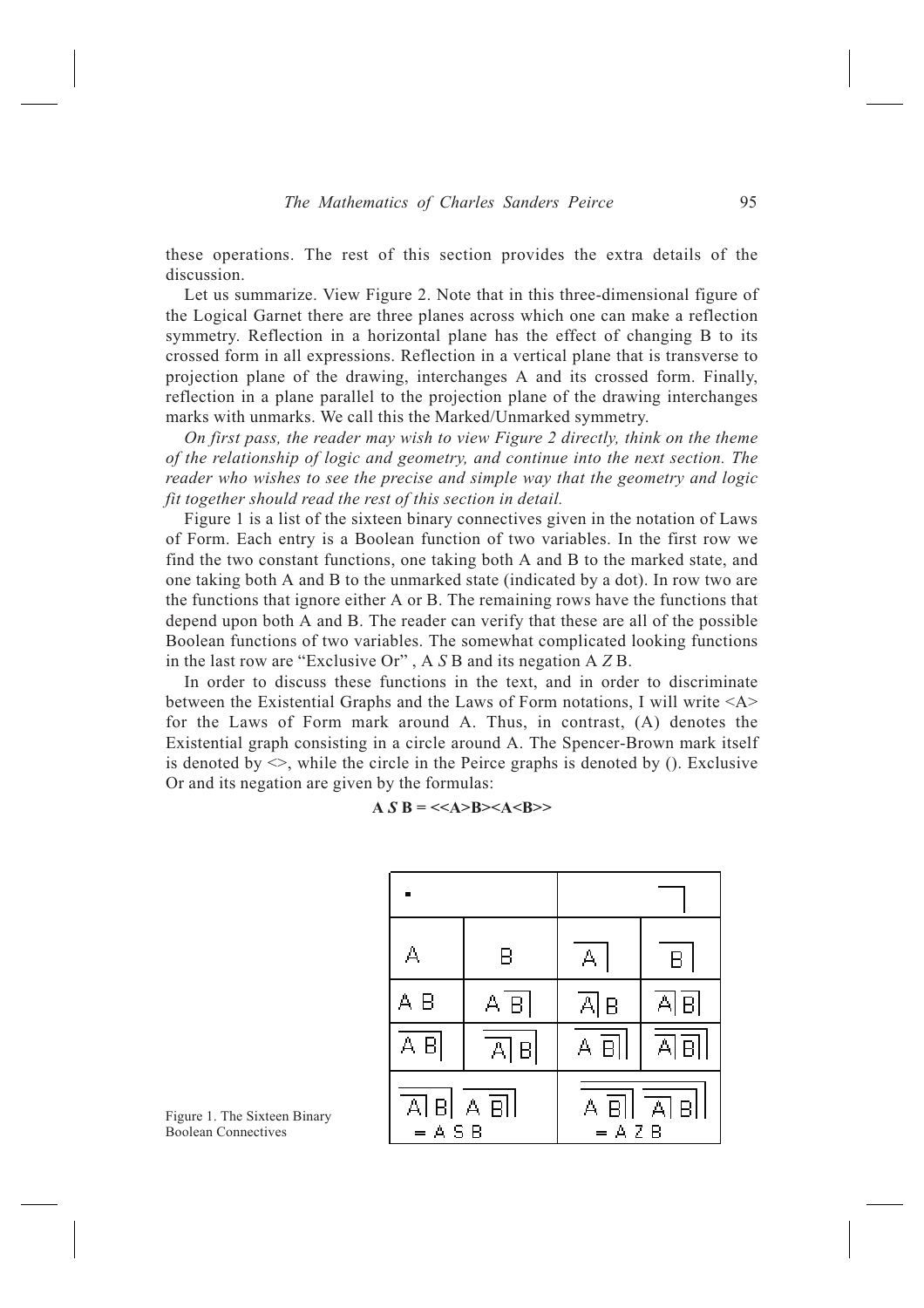Here we have used Zellweger's alphabetic iconics for Exclusive Or with the letters *S* and *Z* topological mirror images of each other.

*Exclusive Or is actually the simplest of the binary connectives*, even though it looks complex in the chart in Figure 1. Let "Light" denote the unmarked state and "Dark" denote the marked state. Then the operation of Exclusive Or is as follows:

> **Dark** *S* **Dark = Light, Dark** *S* **Light = Dark, Light** *S* **Dark = Dark,**  $Light S$   $Light = Light$ .

Imagine two dark regions, partially superimposed upon one another. Where they overlap, the darknesses cancel each other, and a light region appears. This is the action of Exclusive Or. Darkness upon darkness yields light, while darkness can quench the light, and light combined with light is light. In other words, Exclusive Or is the connective closest to the simple act of distinction itself, and it is closest to the mythologies of creation of the world (heaven and earth, darkness and light) than the more complex movements of "and" and "or". Exclusive Or and its negation sit at the center of the logical garnet, unmoved by the symmetries that interchange the other connectives.

The operation of Exclusive Or on the marked state is the same as negation (darkness cancels darkness to light) and the operation of Exclusive Or on the unmarked state is the identity operation that makes no change.

#### $\angle A$  S $\angle$  =  $\angle$ A $>$ **while AS.=A**

The symmetries of Exclusive Or are very simple. If we change one of the variables to its negation we just switch from S to Z! That is,

#### $<$ **A>S B** = **A S**<**B**> = **A Z B**.

As a result, A S B and A Z B together are invariant under the symmetries induced by the A/not A and B/ not B polarity.

We now discuss the Marked/Unmarked symmetry in the Garnet. This symmetry is available on a look at the Logical Garnet (Figure 2). For reference I have also shown the corresponding terms below (Diagram 1). Note that the horizontal lines in the middle of each diagram are not edges in the Garnet, but they do connect terms that correspond to one another under the mirror symmetry.

We see from Diagram one that the correspondence of terms in the Marked/Unmarked symmetry on the Logical Garnet is exactly the translation that we have described in this paper between the Laws of Form representation and Peirce's Existential Graphs! This last symmetry is actually a translation between two closely related languages for basic logic. This translation is a translation that interchanges "and" and "or". In fact, the reader will note that each of these terms occurs in between two single letters (possibly with one or both negated) on the Garnet. We have arranged the labels on the Garnet so that the front plane compound terms are the "or" of the adjacent vertices and the back plane terms are the "and" of the adjacent vertices.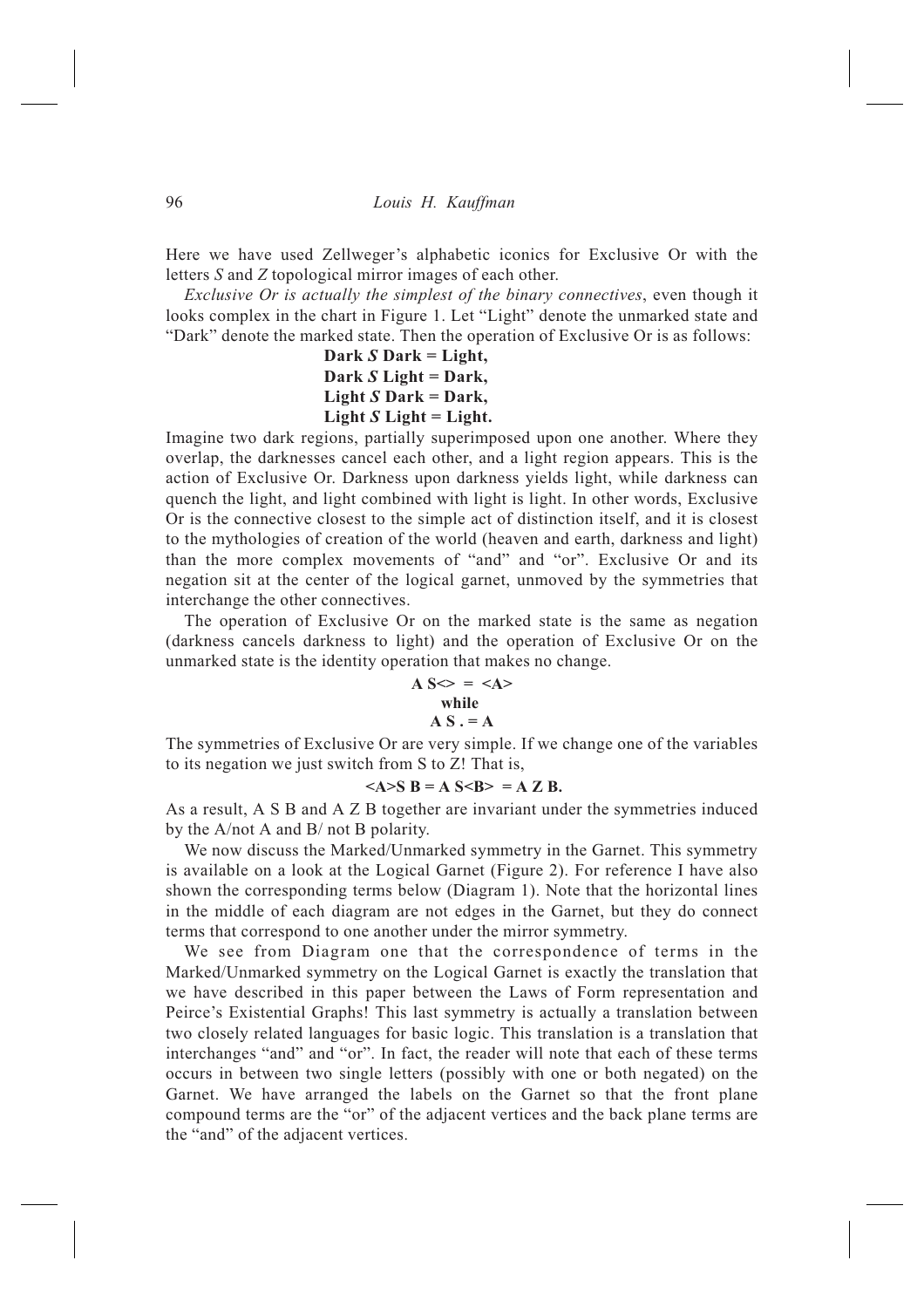Diagram 1 - Marked - Unmarked Symmetry



Note also that the central vertex (cube) in the Garnet (labeled with A *S* B and A *Z* B) is connected to the eight compound terms on the periphery of the Garnet. These terms are the terms that arise from Exclusive Or and its Complement when we take it apart. For example

$$
A S B = \langle \langle A \rangle B \rangle \langle A \langle B \rangle \rangle
$$

and we can take this apart into the two terms

### $<<$ A>B> and  $<$ A $<$ B>>.

while

#### $<$ A> $S$ **B** =  $<$ AB $>$  $<$ A $>$  $<$ B $>$

and we can take this apart into the two terms

#### $\langle AB \rangle$  and  $\langle A \rangle \langle B \rangle$

The reader will enjoy looking at the geometry of the way the central and simple operation of Exclusive Or is taken apart into the more complex versions of "and" and "or" and how the Geometry holds all these patterns together.

As for the periphery of the Garnet, it is useful to diagram this as a plane graph with the corresponding labels shown upon it. The illustration below (diagram 2) exhibits this graph of the rhombic dodecahedron.

The rhombic dodecahedron itself does not have a central vertex and the graph below shows precisely the actual vertices of the rhombic dodecahedron and their labels. By comparing with Figure 2, one can see how to bring this graph back into the third dimension. Note how we have all the symmetries apparent in this planar version of the rhombic dodecahedron, but not yet given by space reflection. It requires bringing this graph up into space to realize all its symmetries in geometry.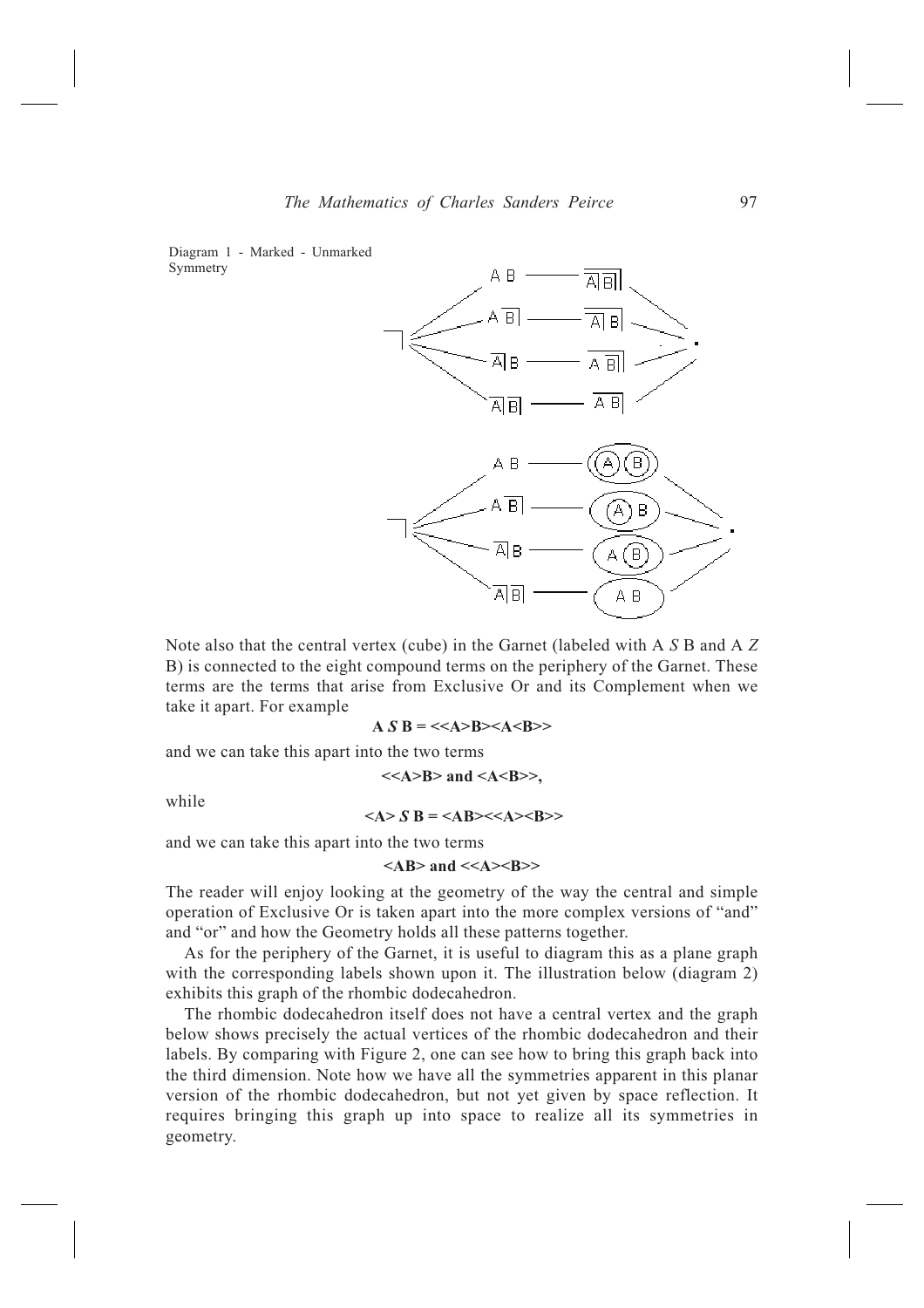Diagram 2 - Planar Graph of the Rhombic Dodecahedron

Diagram 3 - The

Diagram

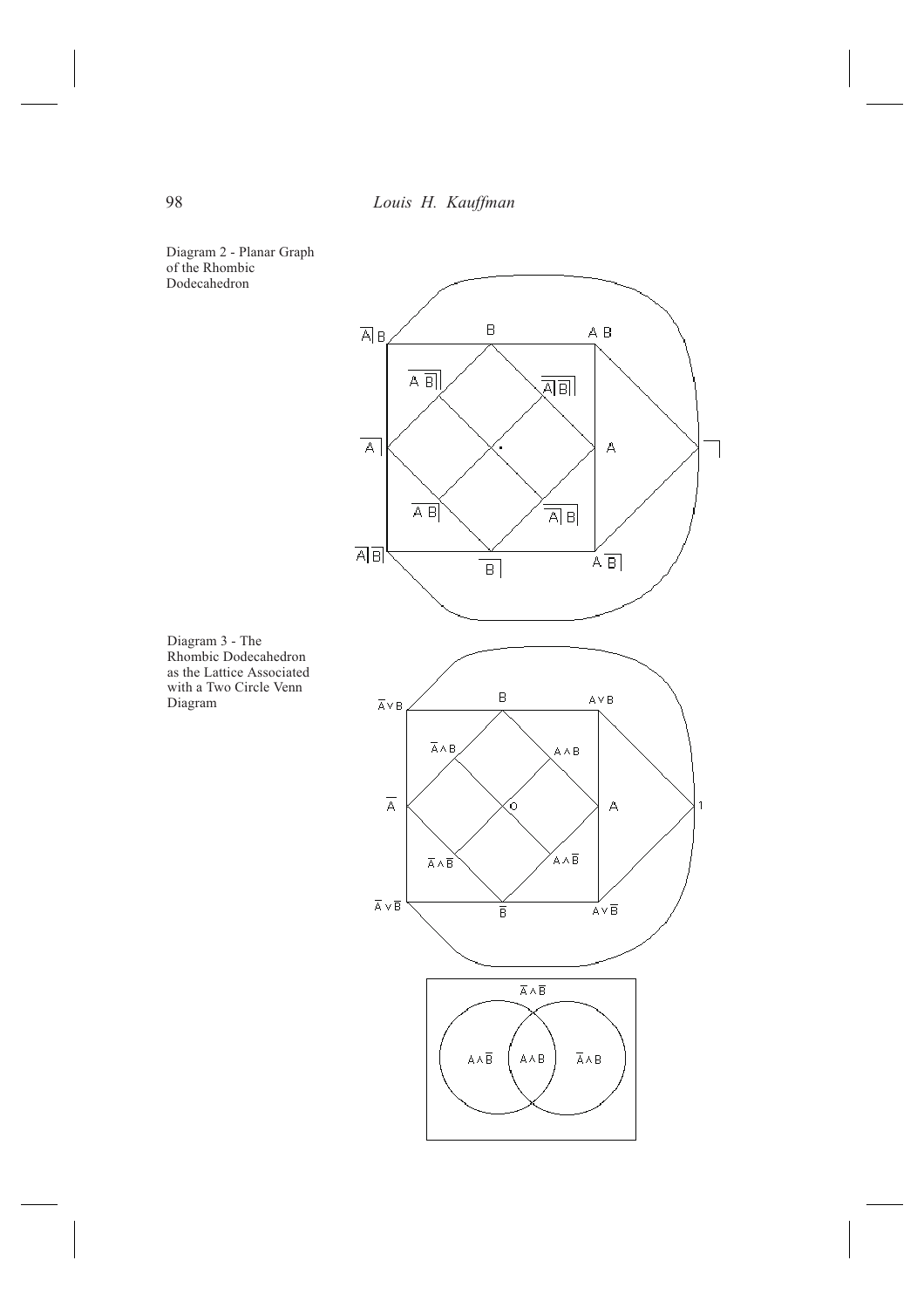Looking at this peripheral structure, we see the genesis of the pattern of the rhombic dodecahedron in relation to the connectives.

This graphical pattern can be viewed as the lattice of inclusions of these functions regarded as subsets of a universal set. To see this clearly, view the next diagram where we have labeled the vertices of the graph in standard notation with an upward pointing wedge denoting intersection ("and"), a downward pointing wedge denoting union ("or"), 0 denoting empty set and 1 denoting the universe. Then, going outward from 0, pairs of vertices are connected to vertices denoting the union of their labels until we reach the whole universe which is denoted by 1. This lattice is exactly the graph of the rhombic dodecahedron (Diagram 3).



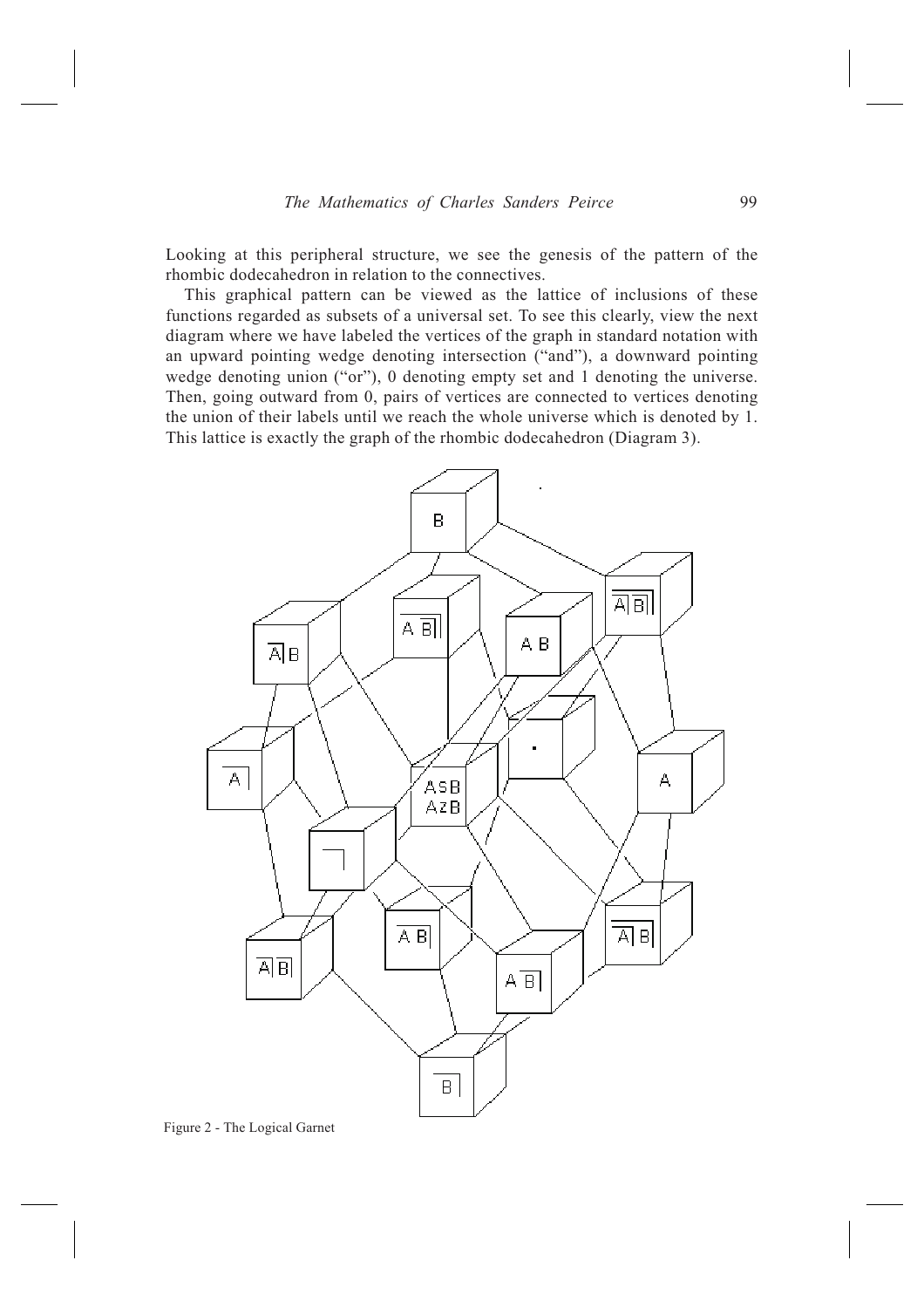In this section we have exhibited a version of the Logical Garnet that intermediates between Peirce's Existential Graphs and the dual approach of Laws of Form. This appearance of significant Geometry at the very beginning of Logic deserves deeper investigation. The diagrammatic investigations of Peirce, Venn, Carroll, Nicod and Spencer-Brown are all ways of finding geometry in logic, but in Zellweger's Logical Garnet classical three-dimensional geometry appears, and this is an indication that one should think again on the relationship of logic and mathematics.

#### **VIII. Infinity and Infinitesimals, Recursive Domains**

Peirce was an advocate of the notion that infinitesimal numbers were as natural as the concepts of infinity and infinite numbers.

That there was a controversy over this point is a consequence of the history of the calculus where, at first, Newton and Leibniz both used infinitesimals freely. Later as a critical period set in, mathematicians decided to keep track of all approximations as precisely as possible and the concept of limits was born. With this, a direct need for infinitesimals vanished and the machinery of mathematical scholarship kept these "ghosts of departed quantities" in the background. Peirce was one of the few mathematical people who advocated infinitesimals in the early part of the twentieth century.

The situation did not begin to clear up until the 1970's when the logician Abraham Robinson [20] published his beautiful work showing how to work with infinitesimals in their full subtlety. Later developments produced different models of numbers that included infinitesimals with less formal machinery than the Robinson theory [20]. For example, there are the surreal numbers of John Conway [21], the square zero infinitesimals of Lawvere [27] and Bell [22], the sequence infinitesimals of Henle [23]. It will help this discussion to consider the concept of infinitesimal in an informal way, and then to compare with what Peirce said about them.

We imagine a new sort of positive number d that is not zero, and is nevertheless "smaller" than any ordinary positive number that you can name. This infinitesimal d is in itself a generator of other infinitesimals. Thus  $d+d = 2d$  is also infinitesimal and larger than d, while d x  $d = d^2$  is smaller than d. If we take the reciprocal  $1/d$ we obtain a number that is "larger" than any standard number. This means that 1/d is a kind of "infinite number", but 1/d is not the same as the reciprocal of 0 (and we do not allow 1/0 in our calculations since it leads to contradictions). The addition of d and its powers and reciprocals to the number system actually does not , if handled correctly, lead to any contradictions. Adding d to the numbers is quite analogous to extending the number system to include the square root of minus one (to create the complex numbers). The extension of numbers to include infinitesimals can be accomplished, and once it is done, one can do calculus without using limits at the fundamental level. The basic idea is that with an infinitesimal one can study how a function changes "instantaneously". That is we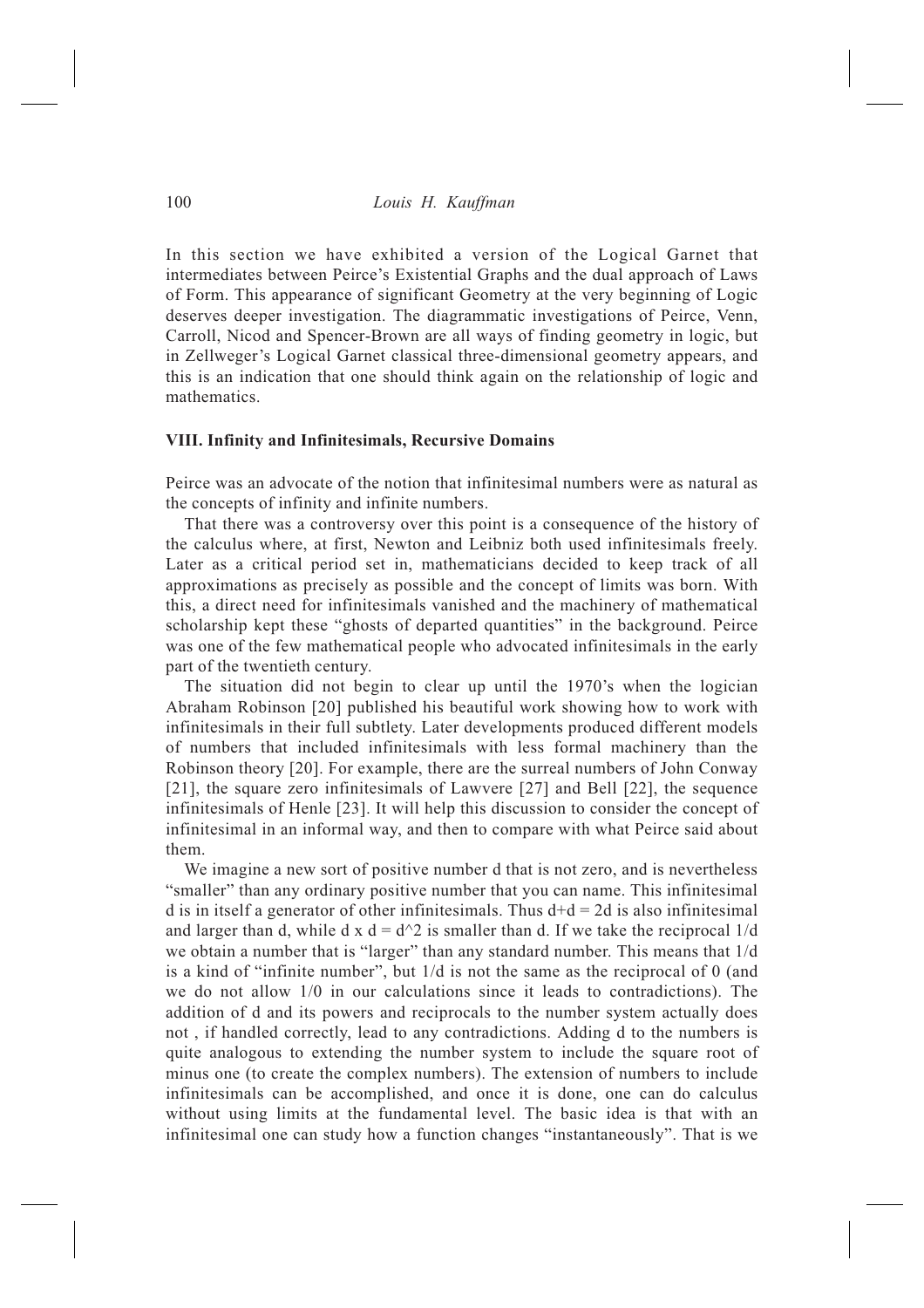can form the ratio  $(f(x+d)-f(x))/d$  and call the standard part (the non-infinitesimal part) of this quotient the *derivative* of the function f at the point x.

For example, if  $f(x) = xx$  (the product of x with itself), then

 $(f(x+d)-f(x))/d = ((x+d)(x+d) -xx)/d = (2xd - dd)/d = 2x - d.$ 

Since 2x is the non-infinitesimal part of this difference quotient, we conclude that the derivative of xx is 2x.

The concept of infinitesimal is closely tied with the concept of continuity. Infinitesimals seem to form a glue that holds the points of the line together. These sorts of intuitions were at the core of Peirce's discussion of infinitesimals. Here is his voice:

It is singular that nobody objects to the square root of minus one as involving any contradictions, nor, since Cantor, are infinitely great quantities much objected to, but still the antique prejudice against infinitesimally small quantities remains. [6, Vol. 3, p. 123].

A little later he continues with arguments relating this to our understanding of consciousness.

It is difficult to explain the fact of memory and our apparently perceiving the flow of time, unless we suppose immediate consciousness to extend beyond a single instant. Yet if we make such a supposition we fall into grave difficulties unless we suppose the time of which we are immediately conscious to be strictly infinitesimal. [6, Vol. 3, p. 124]

In this way, Peirce identifies the infinitesimal with the consciousness of the immediate moment.

We are conscious only of the present time, which is an instant, if there be any such thing as an instant. But in the present we are conscious of the flow of time. There is no flow in an instant. Hence the present is not an instant. [6, Vol. 3, p. 126]

By taking the stance that that there can be no movement in an instant, Peirce argues that the present (infinitesimal) moment cannot be an instant. Along with this argument for the notion that the perception of the present is not a point but rather an infinitesimal, Peirce takes the stance that the continuum of the line is not made of points and that any attempt to analyze the line into points will lead to higher and higher orders of infinity for the number of points on that line. This idea is precisely born out in the surreal numbers of John Conway [21]. See also discussion along a similar vein in the paper by Robin Robertson [34] in this volume.

It is interesting to speculate whether Peirce took these ideas of infinitesimals, continuity and infinity into the arena of his existential graphs. If so, he might have considered infinite graphs such as the one shown below.

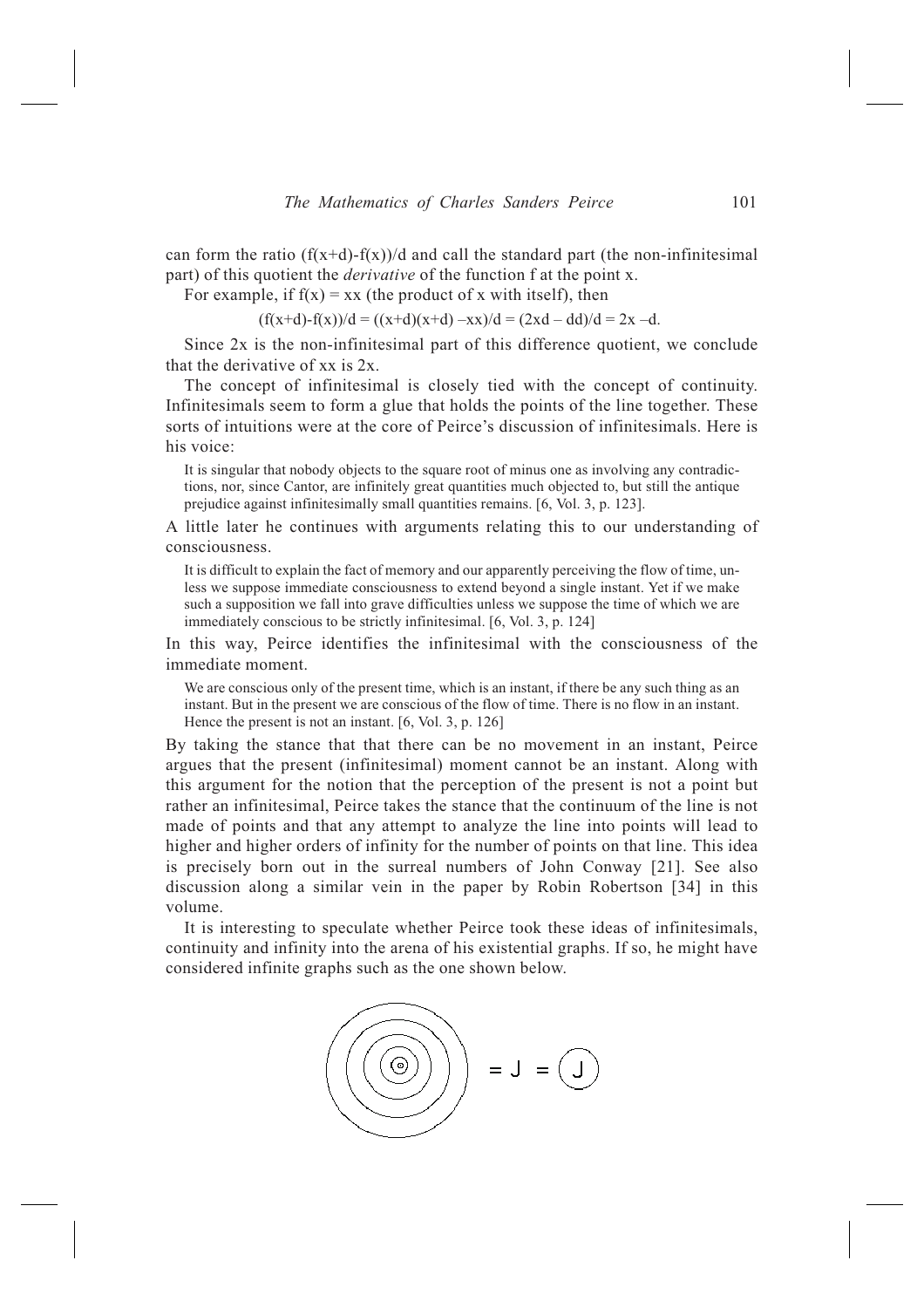Peirce's view of an inexhaustible infinity is closely related conceptually with the reflexivity embodied in the self-containing form J depicted above. If we say that J is identical to J with a circle around it, then this identification is really the step of adding one more circle to the pattern. It is a conceptual recognition of the potential endlessness of the series of nested circles. Just as Peirce's work with the existential graphs skirted close to the underlying structure of the primary arithmetic of the circles themselves, so does his work on continuity skirt close to the paradoxical and topological patterns of reflexivity. These patterns have flowered in modern logic through the work of Church and Curry [25] (lambda calculus), Gödel [31], [32], [33] (self-reference and incompleteness), and Turing [33] (recursive instruction and ideal computers). In the tradition of existential graphs we might write a new graph just designed to indicate this reflexive reentry of the form into itself that takes place not in an instant but in a time rendered infinitesimally small.

$$
J = \bigodot = \bigodot
$$

While it is certainly speculation to imagine that Peirce entertained the formalisms of self-reference and re-entry, nevertheless the context for such constructions is indeed not far from his point of view about the nature of mathematics. It is clear from his writings that he regarded mathematics as a creative enterprise where one could make a hypothesis, draw a figure, visualize a pattern and follow out the consequences of this activity. If it should happen that the assumptions lead to a contradiction, then that is a result in itself. Thus he would take infinitesimals as innocent before proven guilty. And in this way, he managed to foretell the fate of these structures as they were indeed pronounced innocent by the court of Abraham Robinson [20].

This human and constructive attitude (innocent before proven guilty as in the last paragraph) toward mathematics would have made Peirce quite receptive to the reflexive domains of the untyped lambda calculus [25] where the fixed points and self-references can exist. A lambda domain in this sense is a class of objects that can act on one another to form new objects of the same kind.

The action of x on y is denoted by the juxtaposition xy. The characteristic of a lambda domain is that functional operations on the domain acquire names and become objects in the domain. Thus if we decide that F will operate on the domain via  $Fx=(xy)x$  for some fixed y, then this definition of F is sufficient to allow it membership in the domain. A lambda domain is like a computer language where you can add new words to the language by defining them as actions on previously created words, and allowing these actions to extend to the new words themselves so that a word can act on itself. This dictum has recursive consequences as we shall see in a moment, but my point is that Peirce's view of mathematics as a whole really is that Mathematics is a lambda domain managed (gardened) by the judgment of the human beings who sign, signify and make references in that garden. This means that the function of the mathematician is not to determine the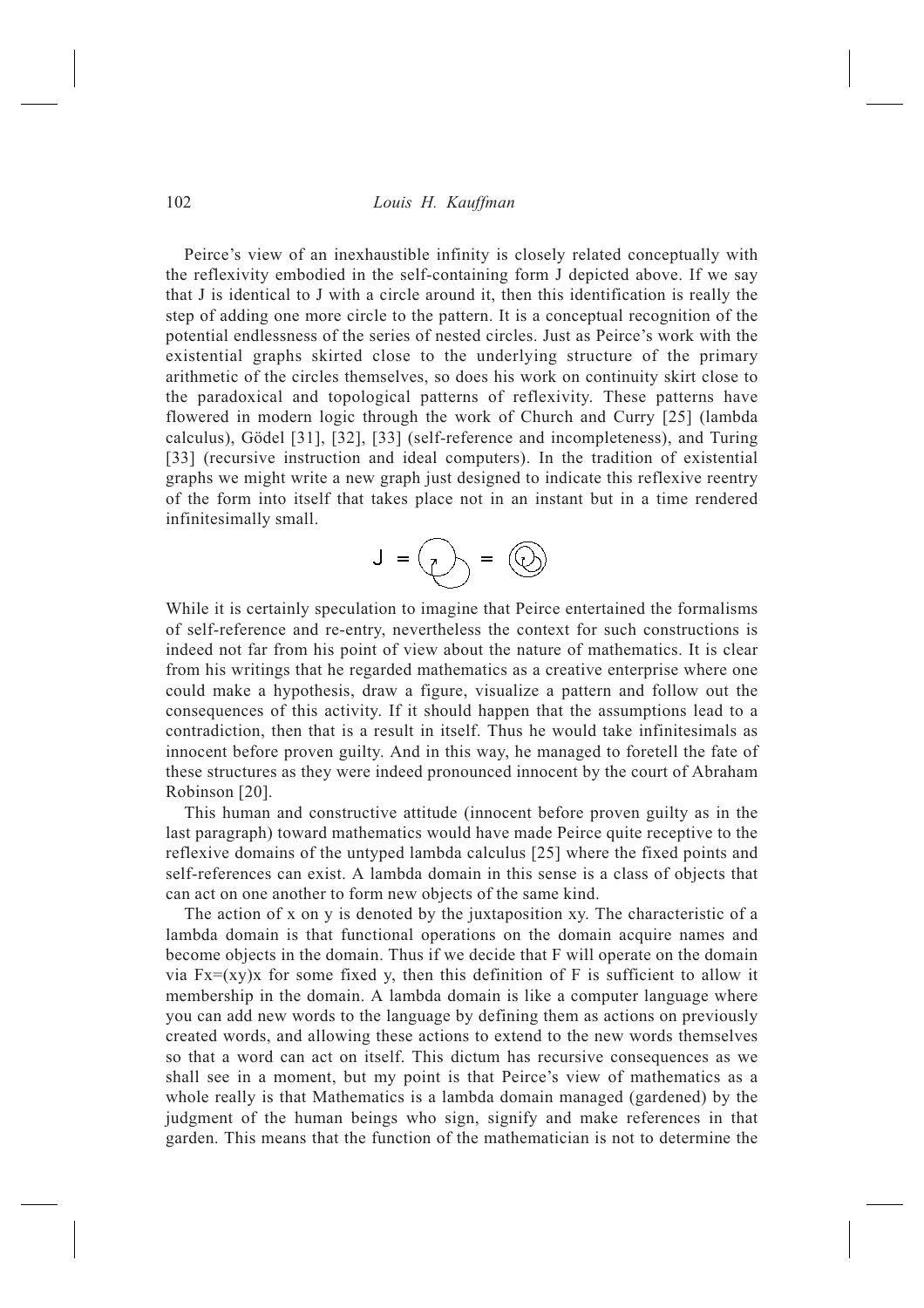eternal nature of the objects in the garden, but rather to find that they and the mathematician himself (or herself) are all Signs, growing together in the expansion of Language.

The reflexive and recursive nature of lambda domains was recognized most clearly by Church and Curry [25] who proved the

**Theorem**. For every element **F** in a lambda domain, there is a **J** in that domain such that  $F(J) = J$ .

This is the *Fixed Point Theorem of Church and Curry.*

**Proof.** Let **G** be defined by  $\mathbf{Gx} = \mathbf{F(xx)}$ . **G** itself is in the lambda domain. Thus we can form **GG**. But  $GG = F(GG)$  since  $Gx = F(xx)$  for any **x**. Therefore take **J=GG** and conclude that **J=F(J)** as desired. //

This fixed point theorem is in the very center of modern logic, mathematics and computer science. It encodes most of the known paradoxes and the form of Gödel's Incompleteness Theorem, the essence of recursion and the sizes of infinity [27] in a guise of extreme simplicity. Peirce would have approved.

It would take us too far afield to mark out just how this one fixed point theorem is the core of so many apparently diverse matters. Some of these themes have already been taken up in the author's columns for Cybernetics and Human Knowing [35]. The article [27] by Lawvere is also a useful introduction. The relation with paradox is easy and will give the flavor of the matter: Let **F** be the operation of negation  $\sim$ . Then the Theorem supplies us with J such that  $\sim$ **J** = **J**. An entity that is equal to its own negation is the same as an entitity that asserts "I am a liar." Thus the famous Paradox of the Liar is a direct production of the Fixed Point Theorem.

Lambda domains have been formalized and partially tamed for the sake of mathematical foundations and computer science. Philosophical biologists and cyberneticians such as F. Varela [10], H. Maturana and F. Varela [11] L. H. Kauffman and F. Varela [12], Heinz von Foerster [13] and L. H. Kauffman [14] have written eloquently of the basic nature of reflexive domains in relation to the biological and linguistic view of Nature inseparable from her sentient creations.

Leibniz, seventeenth century philosopher, logician and mathematician dreamed of a logical calculus of thought that would allow persons inclined to investigate a topic or settle a dispute to simply sit down and calculate together to come to agreement and knowledge. The active possibility of a symbolic logic with the power to encompass Leibniz's dream of a *calculus ratiocinator* was present to Peirce and the logicians of his generation with many hoping to create that language in thought and diagrams. The dream has now expanded into the present world of recursive complexity. The dream has not disappeared.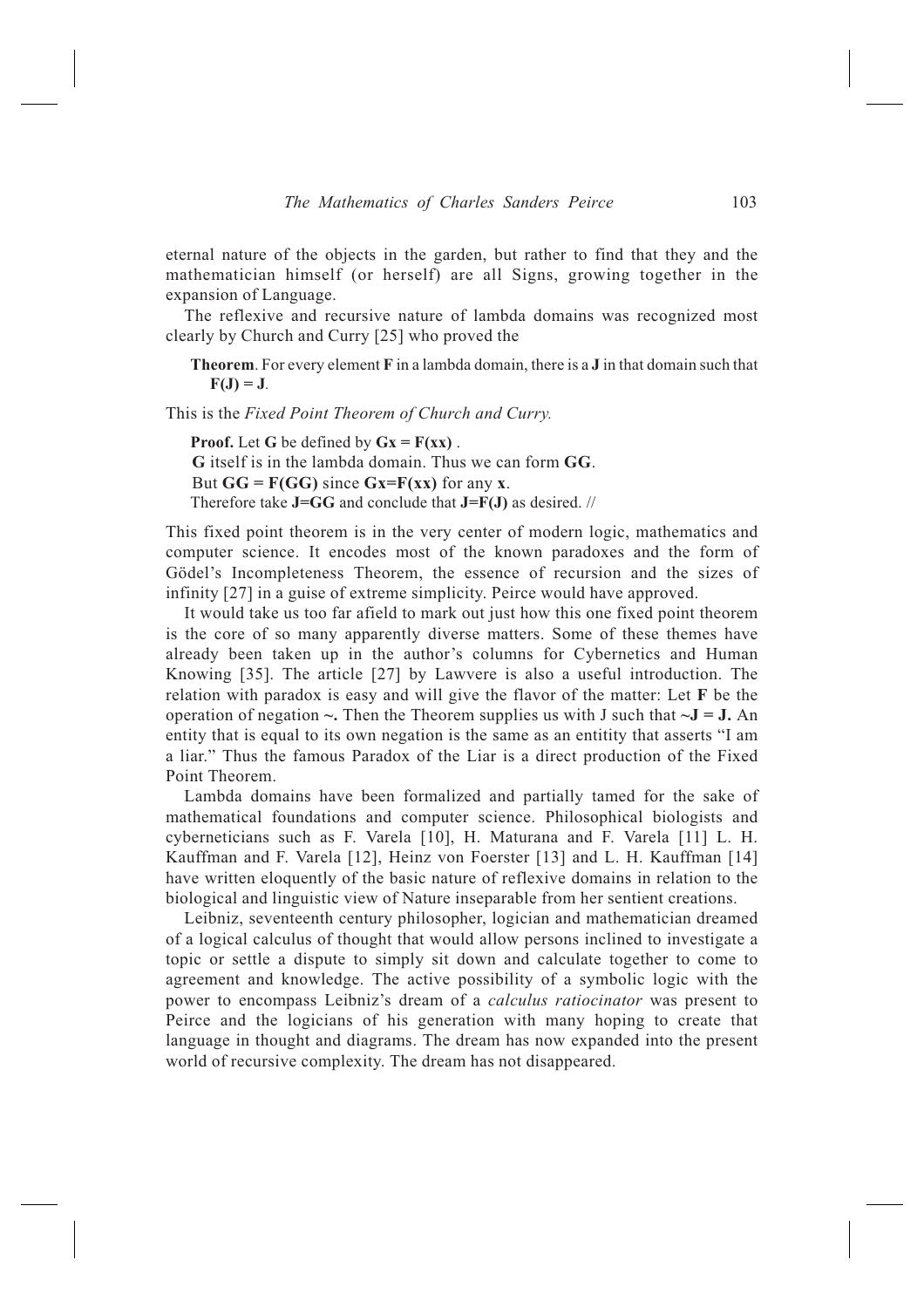### **IX. A Sign of Itself**

There is clearly much more to be done in this arena of investigation and speculation into the nature and structure of the mathematics of Charles Sanders Peirce. I believe that the key to understanding Peirce on mathematics is his view of the nature of a human being as a Sign. In this view there can be no essential separation of the human being and the mathematics or language of that being. This may seem a radical stance in this antiseptic age. Here is Peirce himself, speaking about "a Sign of itself":

"But in order that anything should be a Sign it must 'represent', as we say, something else called its *Object,* although the condition that a Sign must be other than its Object is perhaps arbitrary, since, if we insist upon it we must at least make an exception in the case of a Sign that is part of a Sign. Thus nothing prevents an actor who acts a character in a an historical drama from carrying as a theatrical 'property' the very relic that article is supposed merely to represent, such as the crucifix that Bulwer's Richelieu holds up with such an effort in his defiance. On a map of an island laid down upon the soil of that island there must, under all ordinary circumstances, be some position, some point, marked or not, that represents *qua* place on the map the very same point *qua* place on the island…

If a Sign is other than its Object, there must exist, either in thought or in expression, some explanation or argument or other context, showing how – upon what system or for what reason the Sign represents the Object or set of Objects that it does. Now the Sign and the explanation make up another Sign, and since the explanation will be a Sign, it will probably require an additional explanation, which taken together with the already enlarged Sign will make up a still larger Sign; and proceeding in the same way we shall, or should ultimately reach a Sign of itself, containing its own explanation and those of all its significant parts; and according to this explanation each such part has some other part as its Object." [24]

In this passage Peirce speaks as a topologist. He tells us that if we overlay or in any (continuous) way place the map of a territory upon that territory then there must be a point on the map that coincides with the corresponding point on the territory. At first this statement might seem quite astonishing, but it is indeed true and it is the content of the famous

### **Brouwer Fixed Point Theorem.** If **F** is any continuous mapping of a disk **D** to itself, then there exists a point **p** in the disk **D** that is left fixed by the mapping:  $\mathbf{F}(\mathbf{p}) = \mathbf{p}$ .

The proof of this Theorem is illuminating and we refer the reader to its exposition in [26]. Presumably Peirce is assuming that his territory is in the topological shape of a disk. Otherwise the result is false. Imagine a world in the shape of a donut and a map of that world just the size of the world itself. Rotate the map a small amount in both of the turns available on a donut and every point of the map will move away from itself. In this example of a world in the shape of a donut, there are mappings that do not have fixed points.

In a universe in the shape of a disk, let the map be of the same size and shape as the disk itself. If we rotate that map about the center point of the disk by a small angle, then the center point of the map will coincide with the center point of the territory, and this will be the only point with this property.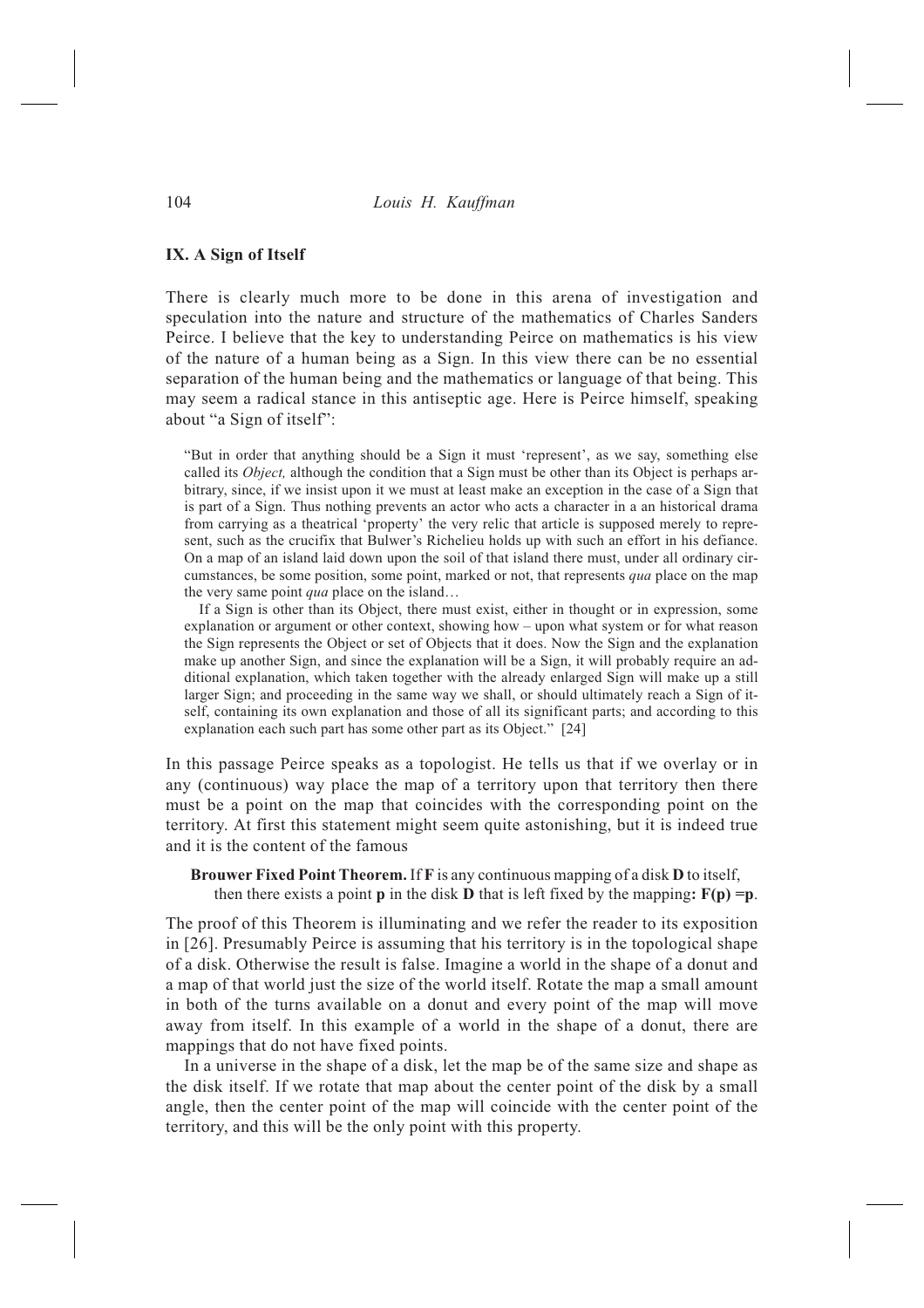But of course Peirce is not just assuming that the territory mapped is in the shape of a disk. He is using topology as an amplifier for our thought about self-reference. We are all familiar with the situation of superimposing a map on its territory. We have all been in a park and encountered a map with a marked point signifying "You are here." We have all seen that the orientation of the map itself in the space may not match the actual directions, but the truth of the self-locator on the map is still most useful.

In fact, Peirce in this passage is coming very close to the message of the Fixed Point Theorem of Church and Curry that we discussed in the last section. When he says of the place of coincidence of map and territory "we shall reach, or should, ultimately reach a Sign of itself, containing its own explanation and those of all its significant parts: and according to this explanation each such part has some other part as its Object" he is describing a Sign that refers to a significant part of itself and through that to itself. The Sign should "contain its own explanation". This is the reflexive or recursive nature of the reentrant or self-referential form.

Compare this discussion with the reentrant J of the previous section. The equation

$$
J = \bigodot
$$

asserts the reentry of J into its own indicational space, and it exhibits J as a "part of itself". The equation is the explanation of the nature of J as reentrant and can be taken as a description of the recursive process that generates an infinite nest of circles. It is only *J as an equation* that yields J as a Sign of itself. If we wish to embody the equation in the Sign itself then we need to allow the Sign to indicate its own reentry as we did in the last section with the symbol shown below.



This symbol does "contain its own explanation" in the sense that we interpret the arrow as an instruction to reenter the form inside the circle (ad infinitum). Self-reference is infinity in finite guise.

It has been said that "the map is not the territory" and this is indeed correct. But the most interesting terrain is that territory where we have no choice but to use the territory in the course of the construction of the map. And this is exactly what is done in mathematics, linguistics and science. In order to study language one must use language. In order to study mathematics one must use mathematics, and indeed we use mathematics to elucidate mathematics. Map and territory grow and evolve together in the course of time. In this view it is obvious that any attempt to fully explain anything will cause the map and territory to expand into a new domain in which further explanation will be needed. As Spencer-Brown says ([9] p.106) "In this sense, in respect of its own information, the universe must expand to escape the telescopes through which we, who are it, are trying to capture it, which is us."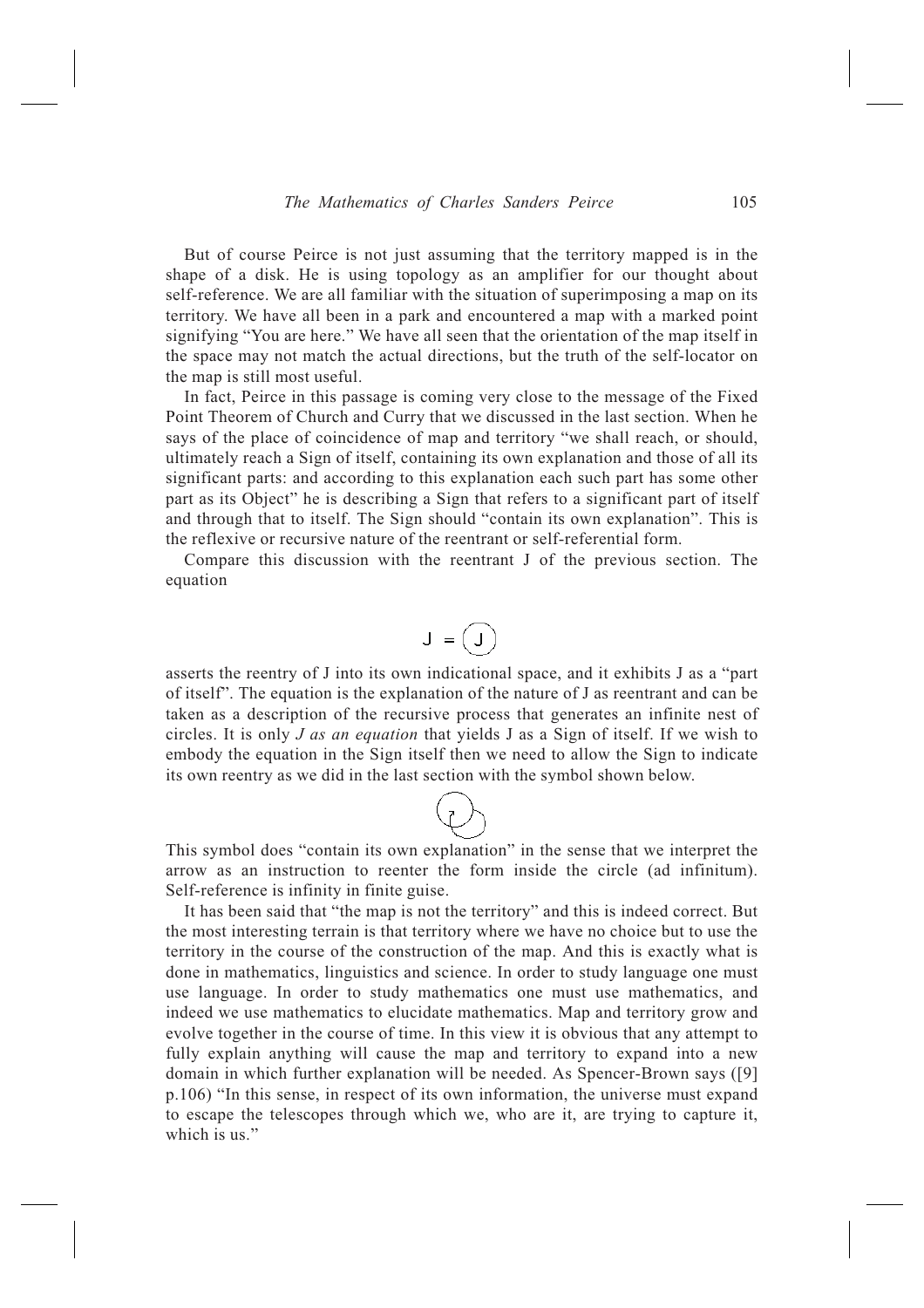The lambda domain of the previous section is a territory that is susceptible to self-evolution. Functions and descriptions of the lambda domain are also elements of that domain. And even though a lambda domain is not a topological disk, there will (via the fixed point theorem) be necessary points of coincidence between the points in the territory and the descriptions (maps ) of that territory. It is an abstract model of language as a texture not of just words, but speakers. Each speaker is both noun (person, listener) and verb (person, speaker). Each person is his/her own explanation, but that explanation is a function of the entire domain of language, including the explanation itself.

#### **X. Peirce and Second Order Cybernetics**

Peirce, in speaking of the necessary occurrence of a "Sign for itself" in the relation of map and territory is referring, through a topological metaphor, to the reflexive nature of the domain of human discourse. Here is the conduit between Peirce and second order cybernetics.

In the last part of the quoted passage in the last section Peirce speaks of a hierarchy of Signs and explanations leading eventually to the Sign of itself " containing its own explanation and those of all its significant parts." The hierarchy occurs each time one looks into the context for the explanation of the given Sign. Sign and explanation form a new Sign to be explained ad infinitum (or in a circular network of explanations of explanations).

In the case of the lambda calculus or the simple infinite nest of circles we see images of this process of enfoldment where a larger external context is kept in the background. It is important to realize the extent to which we will keep such a background hidden for our own convenience! "I am the one who says I" and indeed the Sign "I" is a Sign for itself, but the full context is the entire English language and all its speakers, each of whom says "I". In a restricted context, one may manage without being engulfed by the language as a whole, and this is indeed the game played by a mathematician (or Humpty Dumpty! [3]) who would have words mean what he wants them to mean in a special context. The cost to Humpty Dumpty is well known; the cost to the mathematician is the emergence of paradox and complexity.

To avoid paradox in the lambda calculus, just such a (restricted) hierarchy was constructed by Dana Scott [28]. Scott used topology and recursive construction to create a reflexive space where every homeomorphism (continuous self-mapping with continuous inverse) of the Scott Space corresponds to a point in the space itself. (See [29].) Unbeknownst (perhaps!) to Scott, Peirce had laid down the program for such a construction many years before in his theory of Signs. As we have seen before, Peirce is a presence in the background of Modern Logic.

In reflexivity and in second order cybernetics Signs and their Objects become inextricably interlinked. Here is how Peirce puts the matter: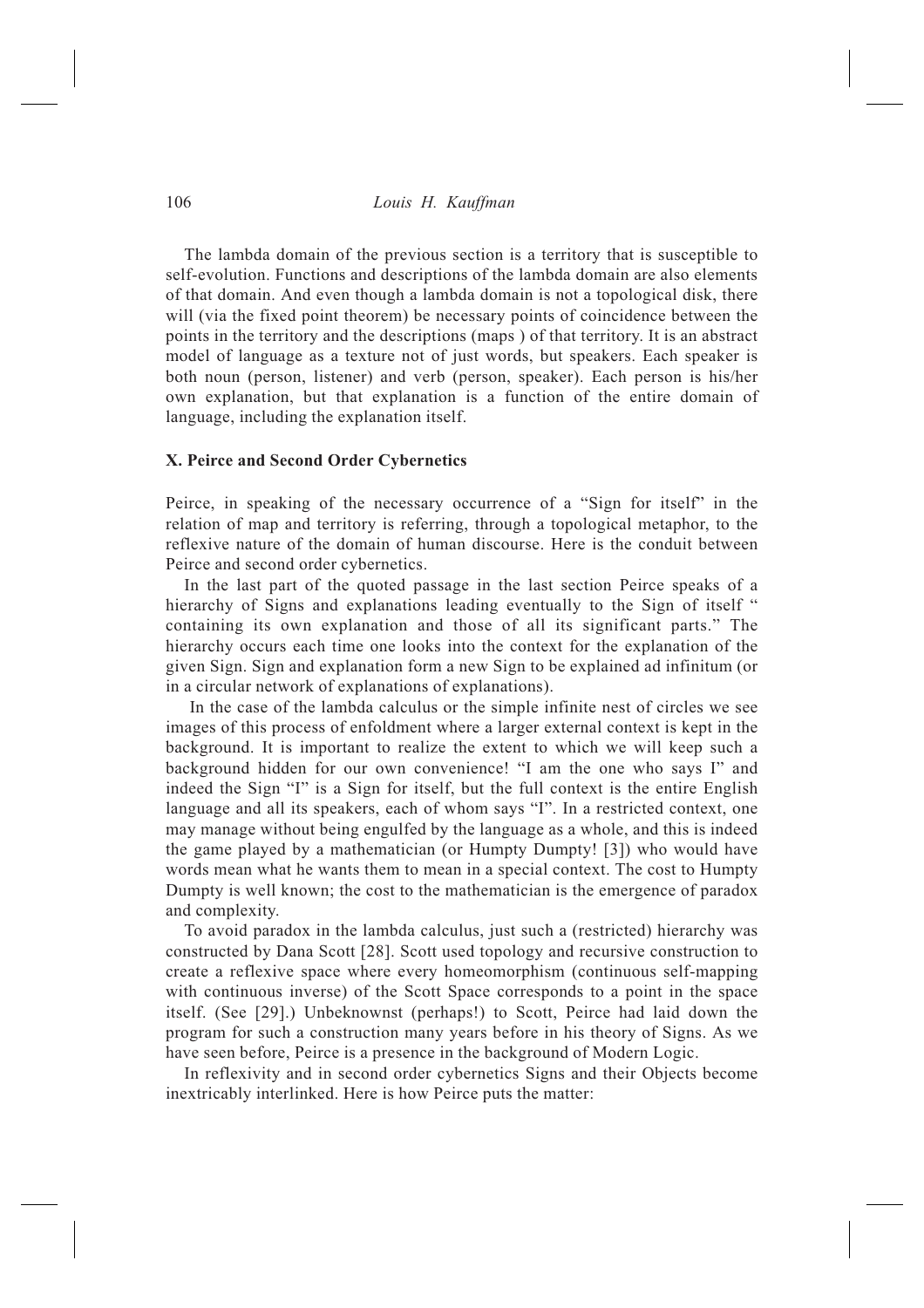According to this, every Sign has a *Precept* of explanation according to which it is understood to be a sort of emanation, so to speak, of its Object. (If the Sign be an Icon, a scholastic might say that the 'species' of the Object emanating from it found its matter in the Icon. If the Sign be an Index, we may think of it as a fragment torn away from the Object, the two in their Existence being one whole or a part of such a whole. If the Sign is a Symbol, we may think of it as embodying the 'ratio' or reason, of the Object that has emanated from it. These of course are mere figures of speech; but that does not render them useless.) [24]

Here Peirce speaks of the interlocking relationship of Sign and Object. An example of the use of this concept in mathematics is the notion of *Gödel numbering* where the Sign for a text is a code number assigned to that text (by a definite procedure specified beforehand). The text is the Object and its Indexical Sign is the Gödelian code number. The reason for the use of such coding is that it then becomes possible for sentences in a formal system to refer to themselves by referring to their own(!) code numbers. This form of controlled self-reference was used by Gödel to prove that sufficiently rich formal systems are either inconsistent or incomplete. His Theorem shows that mathematics can not be encompassed by any single formal system.

Here follows a sketch of how this self-reference is accomplished. In it we shall see an astonishing interlock of Sign and Object.

In the formal context of this Gödelian work, a text can have a free variable that refers to a numerical value. Thus we may write

#### $g \rightarrow T(u)$

denoting the text by  $T(u)$  with its free variable u, and g is the Gödel number of the text. The interlocking relationship between Sign and Object is specifically the fact that the text can use numbers and these numbers can be code numbers for other texts. In particular one can define a function from code numbers to code numbers (from Signs to Signs) as follows

## **#g is equal to the Gödel number of the text T(g) (with g substituted for u) when g is the Gödel number of T(u).**

Thus if

#### $g \rightarrow T(u)$

then

## #g  $\Rightarrow$  T(g).

The movement from the Sign g to the Sign  $\#g$  is a shift of reference in which the original "name" g is now inherent in the Object  $T(g)$  and that Object  $T(g)$  has acquired the new name #g. As Peirce says, "If the Sign be an Index, we may think of it as a fragment torn away from the Object, the two in their Existence being one whole or a part of such a whole." Here  $\#g$  is the "fragment" (disguised by the coding method) of the Object  $T(g)$  that holds g within it.

Once this formality of the Gödel numbering gets underway, it is possible to have the actual situation of a fragment in the sense that the text speaks directly about #G, and #G is the Sign of that text. Gödel's trick is to first consider a Sign and Object in the form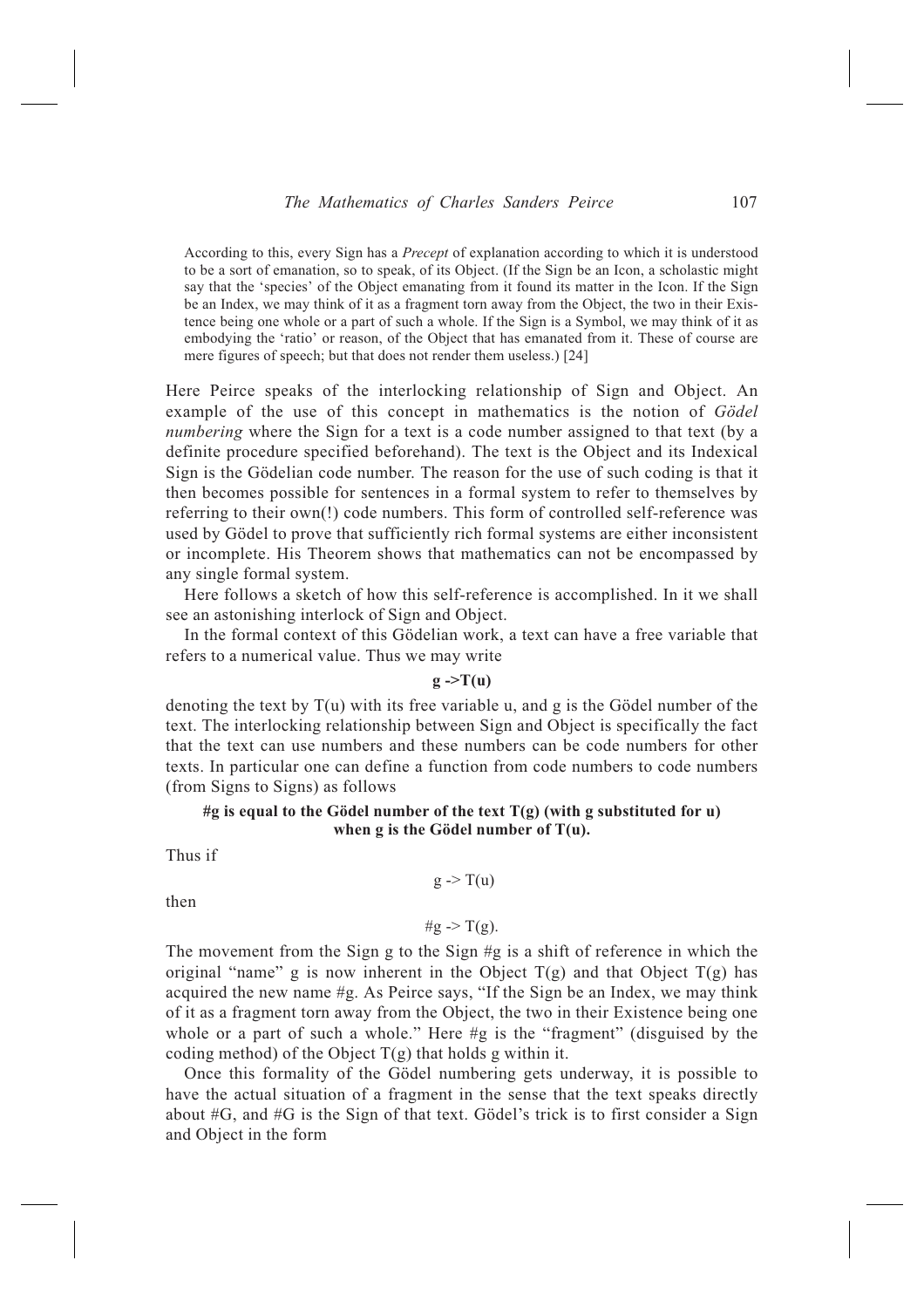#### $G = T(\#u)$

## Here G is the Sign of the Object  $T(\#u)$ . If we apply the shift to this pair we obtain # $G \rightarrow T(\#G)$

and the Sign is indeed a fragment of the Object. Since the Object is itself a referential text discussing #G, this text discusses its own Sign.

It is through this interlock of Sign and Object that Gödel constructs a text that asserts its own unprovability in the given formal system. See [18].

The interlocking relationship of Sign and Object was already well understood by Peirce. The mathematical ingredient for Gödel is the careful use of a restricted context (the given formal system).

The Gödelian result is the ultimate inability of such restricted formal systems to express the full range of mathematical truth. The full Sign of itself lies beyond such restrictions. Just so, we (who are the embodiments of the Sign of itself) can prove the Gödelian Theorem.

It is at the level of the Sign of itself that the Theorem, unprovable in the restricted system, can be proved. The human level, transcending the level of the restricted formal system, is the level of a Sign that is a Sign for itself.

Let us not forget the circle.

As we saw in descending from Peirce's existential graphs to the calculus of indications (by allowing a variable to take the unmarked (true) state), the circle



lives in a language where it is a sign of itself. That language, the calculus of indications, unfolds the patterns of the existential graphs and marks a larger unfolding of language, mathematics and logic as a patterning of possible distinctions.

This point has been discussed at greater length earlier in this paper. We bring it up again here to remind the reader of the essential reflexivity of the basic language in which each circle, seen as a distinction, refers to any other circle seen as a distinction. The two equations of the calculus of indications are each self-referential in this sense. In the first equation (see below) either circle can be regarded as the name of the other circle. In the second equation, one circle acts as instruction to cross from the marked state that is indicated by the other circle. All expressions in the calculus of indications are self-referential. The more objective forms of logic and communication are based on this ground of circularity!

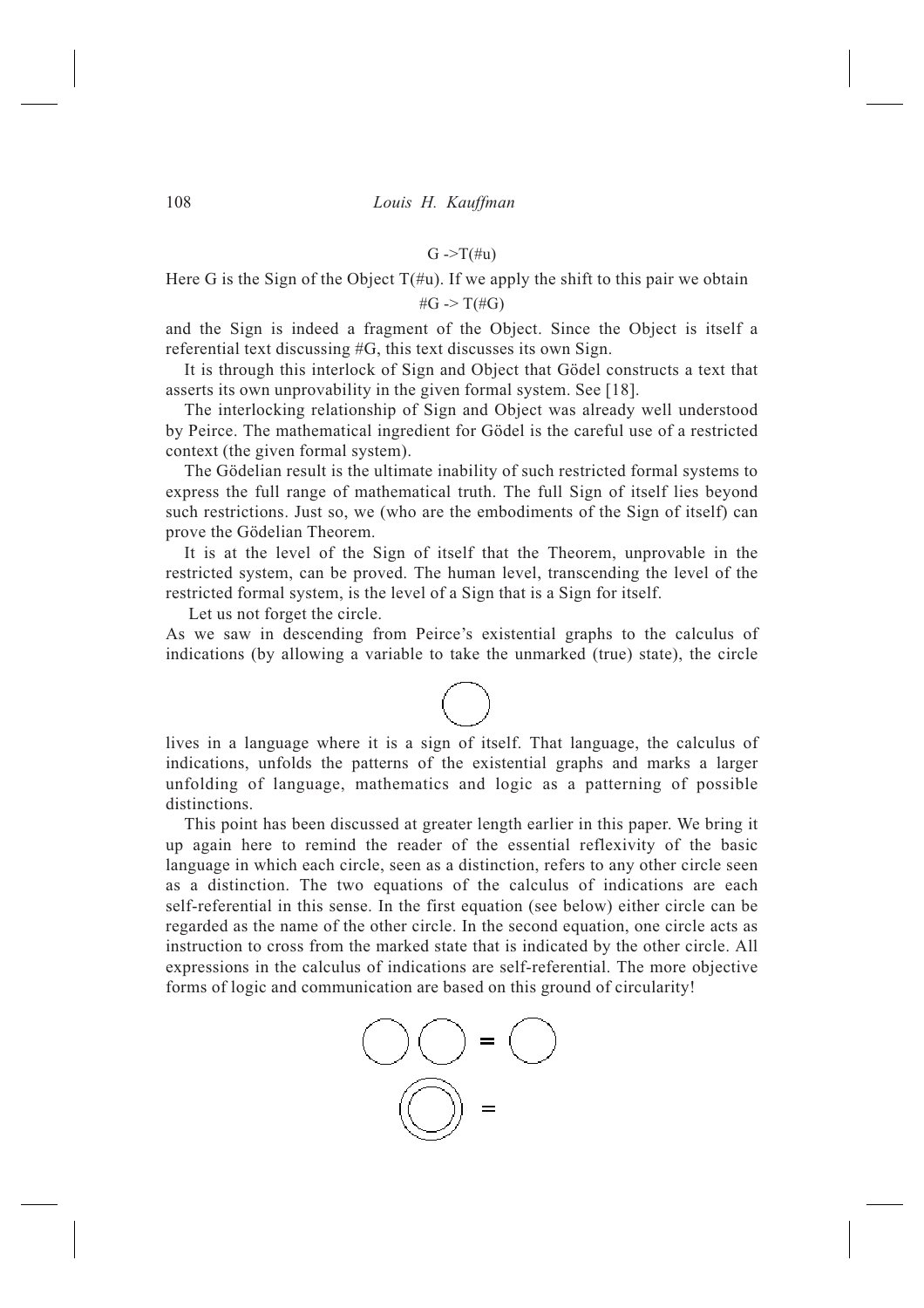As a Sign of itself, the circle has only itself as a part. That part, equal to the whole, makes the distinction that is the referent of the Sign.

The explanation of this Sign is the Sign itself. The explanation of the circle is what it does in the plane upon which it is drawn. And that doing is the separation and joining of the inside of the circle with its outside. The circle is its own explanation. The circle is a Sign of itself that has no proper part.

And lest the tale of the circle seem too mystical or too particular, let us not forget that this circle is seen to do all that it does by an Observer who is the constructing of the circle.

The Observer is the Object that is the emanation of the Sign of Distinction.

The Distinction is the Object that is the emanation of the Sign of the Observer.

The act of drawing the circle is the motion of a point outward from an original location, only to return to that source in the primordial act of self-reference.

There is no plane, no circle but only an act that moves outward from self-identity and returns to identity.

That act is its own explanation.

#### **XI. Epilogue**

We have seen that Logic can pack a double meaning, that Logic could be an encoded form of Geometry. Peirce's portmanteau Sign has expanded to a vastness of multiple interpretations. This was implicit in Boole's original symbolic logic. He borrowed the symbolism of ordinary algebra and invited that symbolism to carry the structure of class and inference. The fit of a good portmanteau operates like a key in a lock, opening a connection between the apparently separate domains that compose it.

Another portmanteau lives in Logic. It is the Gödelian sentence that asserts its own unprovability. This sentence carries a double meaning. Inside the formal system, it is a statement about properties of certain integers. Within the formal system there is no hint that the Gödel sentence has any other meaning. From outside the formal system, the sentence is seen to assert its own unprovability. These two meanings interlock in the compound Sign that is the Gödel sentence, to form a portmanteau that has forever changed our understanding of the nature of formal systems. This understanding is already present in Peirce through his view of the nature of the perceiving consciousness as a Sign for itself.

Examine Charles Peirce's Sign of illation in the light of these reflections. The Sign lives in its own system of inference and needs no hint of the encoding that translates it to the world of Boolean algebra. The Sign has its own life in one language, and a description in terms of component parts in the other. Which is syntax and which is semantics? The portmanteau Sign is born of a linking of syntax and semantics - a portent of the future of language, logic and mathematics, as we have outlined in the body of this paper with the connections with Gödel's Theorem, lambda calculus and the calculus of indications of G. Spencer-Brown.

We ourselves are portmanteau Signs of a complex order. We are packing cases of multiple meaning large enough to make a human being a Sign of itself.